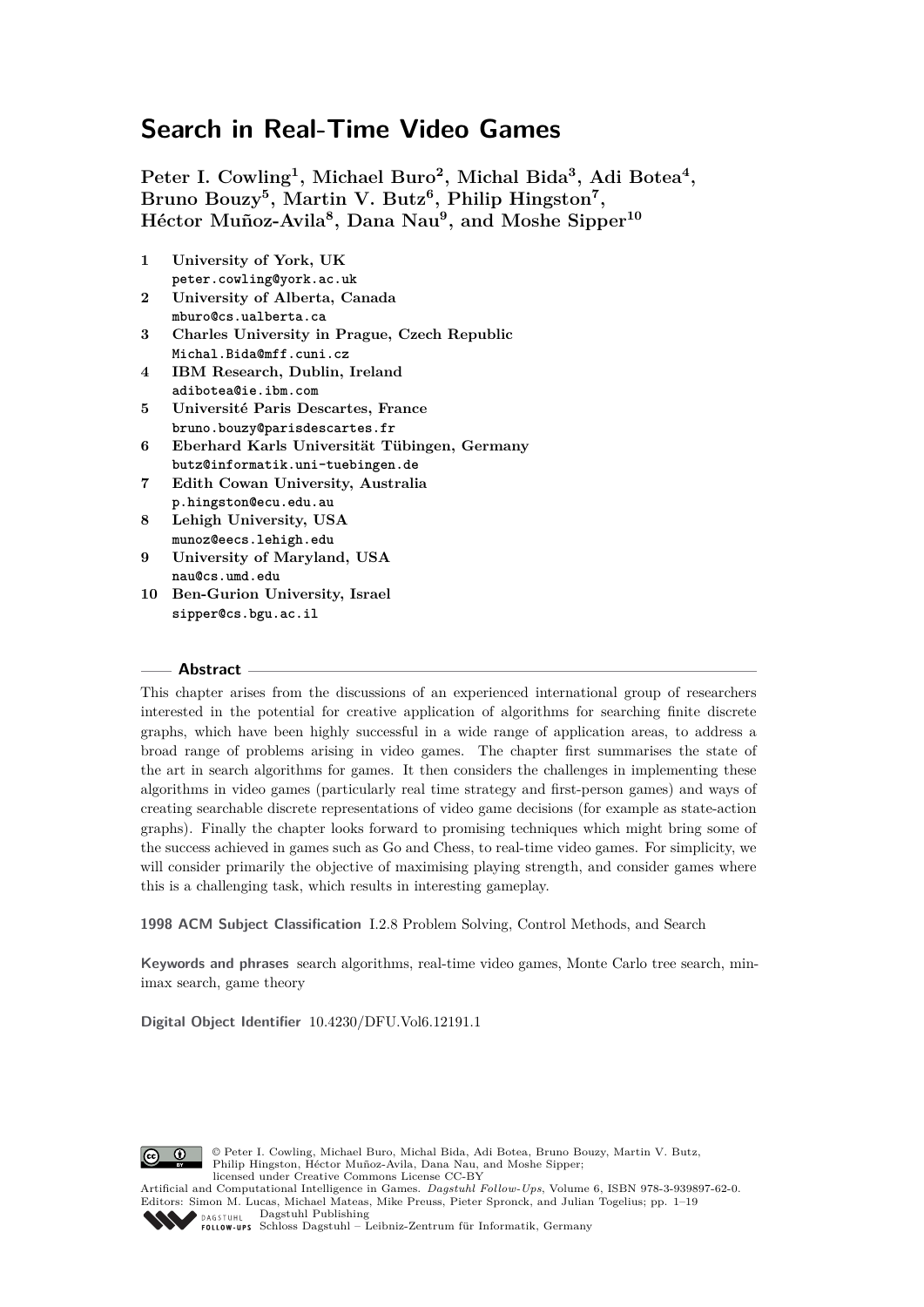## **1 Introduction**

Search algorithms have achieved massive success across a very wide range of domains, and particular success in board and card games such as Go, chess, checkers, bridge and poker. In each of these games there is a reasonably well-defined state-action graph (possibly with information sets in the games of imperfect information games such as bridge and poker). The success and generality of search for producing apparently strategic and human-competitive behaviours points to the possibility that search might be a powerful tool in finding strategies in video game AI. This remains true in multiplayer online strategy games where AI players need to consistently make effective decisions to provide player fun, for example in the role of supporting non-player character. Search is already very well embedded in the AI of most video games, with A\* pathfinding present in most games, and ideas such as procedural content generation [\[78\]](#page-18-1) gaining traction.

However, video games provide a new level of challenge when it comes to thinking about the sort of strategic behaviours where search has worked so well in board and card games. Principally this challenge is that the complexity of the naïvely defined state-action graph has both a branching factor and a depth that is orders of magnitude greater than that for even the most complex board games (e.g. Go), since we must make sometimes complex decisions (such as choice of animation and path) for a large number of agents at a rate of anything up to 60 times per second. Currently these problems are overcome using painstakingly hand-designed rule-based systems which may result in rich gameplay, but which scale rather poorly with game complexity and are inflexible when dealing with situations not foreseen by the designer.

In this article, we point towards the possibility that power and ubiquity of search algorithms for card and board games (and a massive number of other applications) might be used to search for strategic behaviours in video games, if only we can find sensible, general ways of abstracting the complexity of states and actions, for example by aggregation and hierarchical ideas. In some ways, we are drawing a parallel with the early work on chess, where it was felt that capturing expert knowledge via rules was likely to be the most effective high-level method. While capturing expert rules is currently the best way to build decision AI in games, we can see a bright future where search may become a powerful tool of choice for video game strategy.

In order to provide a coherent treatment of this wide area, we have focussed on those video games which have the most in common strategically with board and card games, particularly Real Time Strategy (RTS) and to a lesser extent First Person games. For these games a challenging, strong AI which assumes rational play from all players is a goal which is beyond the grasp of current research (although closer than for other video games where speech and emotion are needed), but which would likely be of interest to the games industry while providing a measurable outcome (playing strength) to facilitate research developments.

The paper is structured as follows: in section 2 we consider the current state of the art in relevant research areas, in section 3 we point to some of the research challenges posed by video games, and in section 4 we discuss promising approaches to tackling them. We conclude in section 5. The paper arose from the extensive, wide ranging and frank discussions of a group of thought leaders at the Artificial and Computational Intelligence in Games summit at Schloss Dagstuhl, Germany, in May 2012. We hope it may provide some inspiration and interesting directions for future research.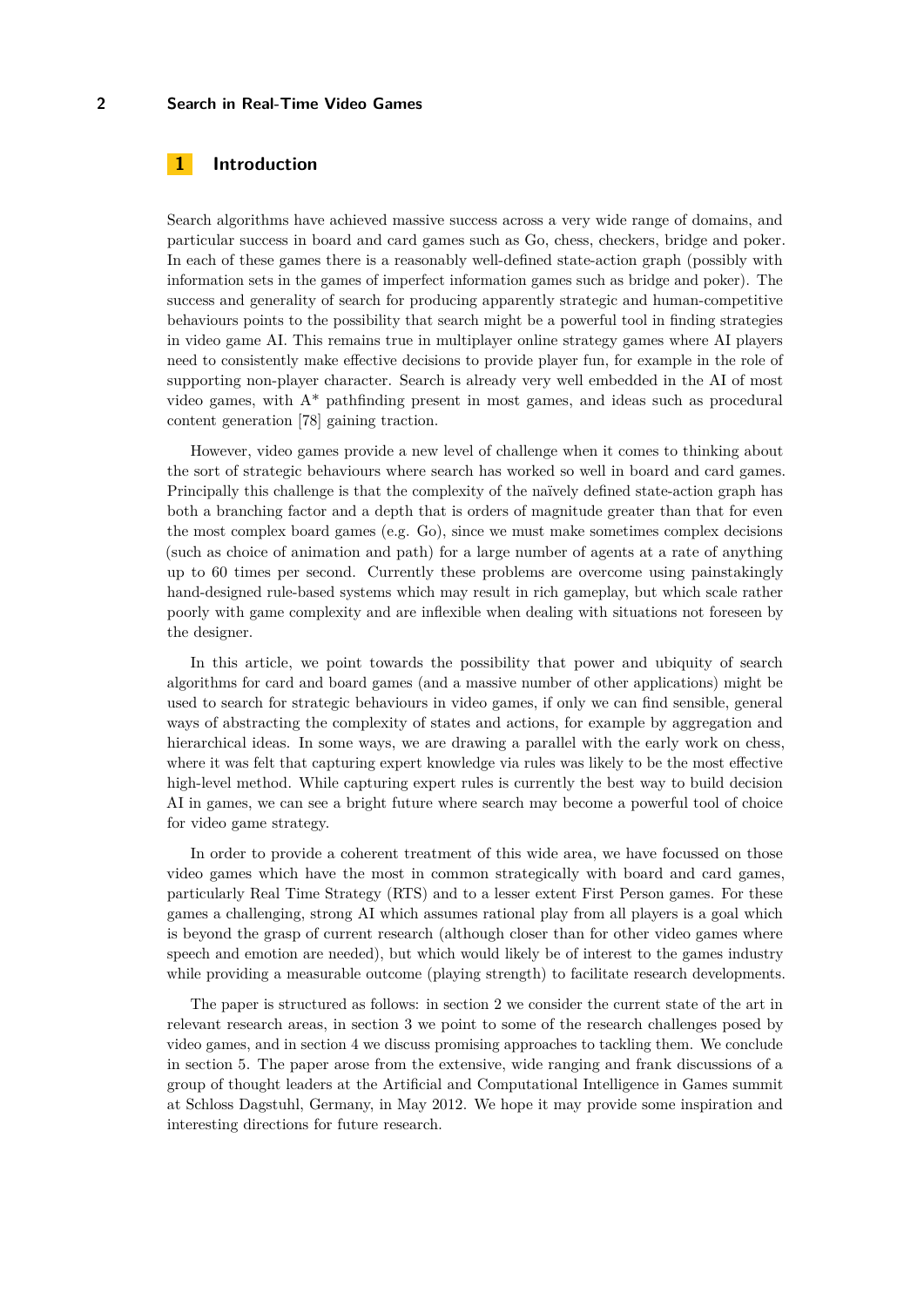# **2 State of the Art**

## **2.1 Search**

## **Alpha Beta Minimax Search**

Alpha-beta is a very famous tree search algorithm in computer games. Its history is strongly linked with the successes obtained in Computer Chess between 1950, with the Shannon's original paper [\[65\]](#page-17-0), and 1997 when Deep Blue surpassed Gary Kasparov, the human world champion [\[1\]](#page-14-0), [\[17\]](#page-15-0), or indeed when Shaeffer and co-workers showed that with perfect play the game of Checkers is a draw [\[63\]](#page-17-1), which is one of the largest computational problems ever solved. Alpha-beta [\[35\]](#page-16-0) is an enhancement over Minimax which is a fixed-depth tree search algorithm [\[81\]](#page-18-2). At fixed depth *d*, Minimax evaluates nonterminal game positions with a domain-dependent evaluation function. It backs up the minimax values with either a min rule at odd depths or a max rule at even depths, and obtains a minimax value at the root. Minimax explores  $b^d$  nodes, where *b* is the search tree branching factor.

At each node, alpha-beta uses two values, alpha and beta. Without entering into the details, alpha is the current best value found until now, and beta is the maximal value that cannot be surpassed. During the exploration of the branches below a given node, when the value returned by a branch is superior to the beta value of the node, the algorithm safely cuts the other branches in the search tree, and stops the exploration below the node. Alpha-beta keeps minimax optimality [\[35\]](#page-16-0). Its efficiency depends mainly on move ordering. Alpha-beta explores at least approximately  $2b^{d/2}$  nodes to find the minimax value, and consumes a memory space linear in *d*. Furthermore, in practice, the efficiency of alpha-beta depends on various enhancements. Transposition tables with Zobrist hashing [\[86\]](#page-18-3) enables the tree search to reuse results when encountering a node already searched. Iterative deepening [\[68\]](#page-17-2) iteratively searches at increasing depth enabling the program to approach an any time behaviour [\[39\]](#page-16-1). Minimal window search such as MTD(f) [\[56\]](#page-17-3) uses the fact that many cuts are performed when the alpha-beta window is narrow. Principal variation search assumes that move ordering is right and that the moves of the principal variation can be searched with a minimal window [\[55\]](#page-17-4). The history heuristic gathers the results of moves obtained in previous searches and re-use them for dynamical move ordering [\[62\]](#page-17-5).

# **Monte Carlo Tree Search (MCTS)**

Monte Carlo Tree Search (MCTS) has revolutionised Computer Go since it was introduced by Coulom [\[20\]](#page-15-1), Chaslot et al. [\[19\]](#page-15-2) and Kocsis and Szepesvári [\[36\]](#page-16-2). It combines game tree search with Monte Carlo sampling. As for minimax tree search, MCTS builds and searches a partial game tree in order to select high quality moves. However, rather than relying on a domaindependent evaluation function, Monte Carlo simulations (rollouts) are performed starting from each nonterminal game position to the end of the game, and statistics summarising the outcomes are used to estimate the strength of each position. Another key part of its success is the use of UCT (Upper Confidence Bounds for Trees) to manage the exploration/exploitation trade-off in the search, often resulting in highly asymmetric partial trees, and a large increase in move quality for a given computational cost. The resulting algorithm is an any-time method, where move quality increases with the available time, and which, in its pure form, does not require any a priori domain knowledge. Researchers have been exploring its use in many games (with notable success in general game playing [\[6\]](#page-14-1)), as well as in other domains.

The basic algorithm can be enhanced in various ways, to different effect in different applications. One common enhancement is the use of transposition tables, and a related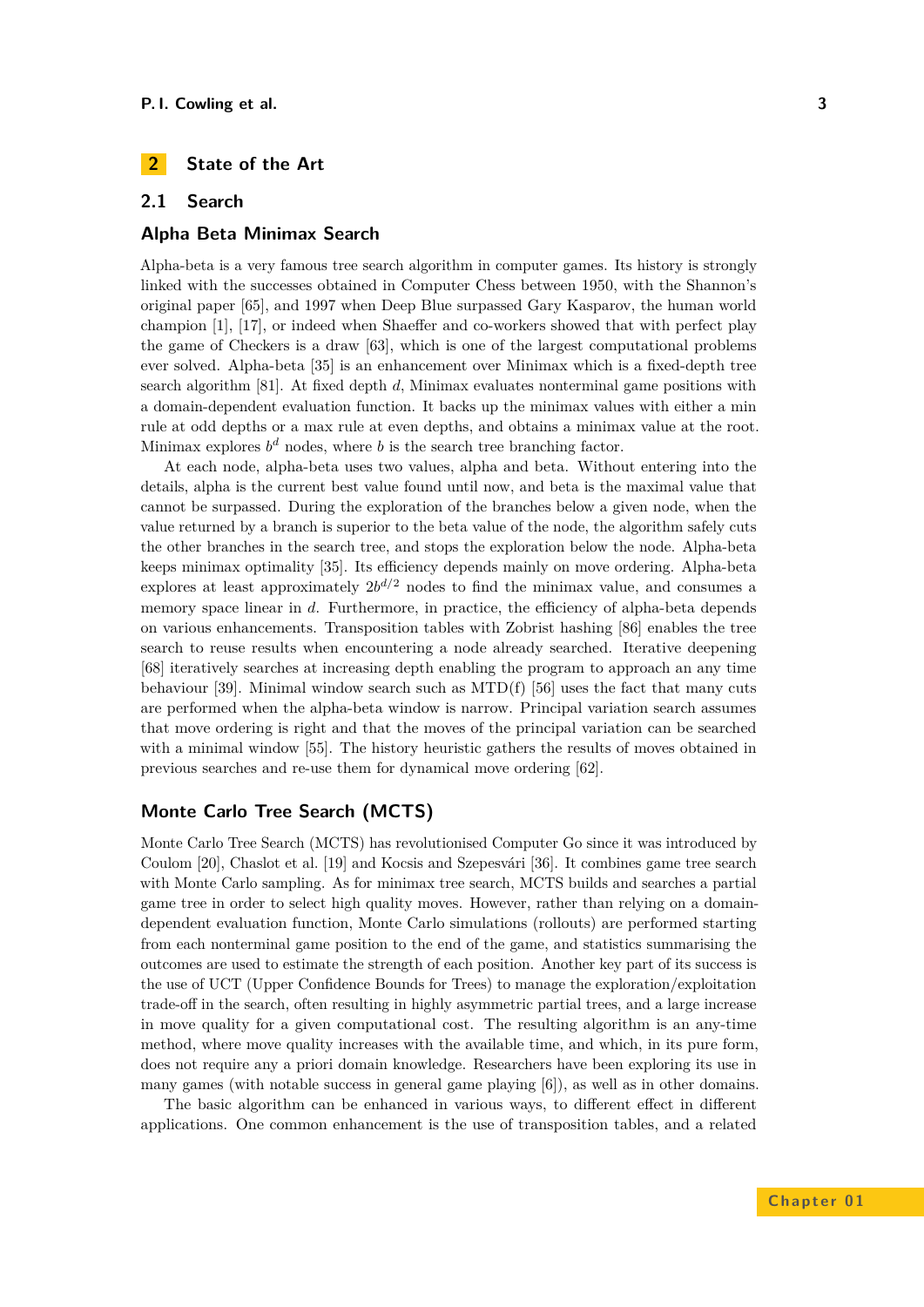idea: Rapid Action Value Estimation (RAVE) [\[24\]](#page-15-3), which uses the all-moves-as-first (AMAF) heuristic [\[13\]](#page-14-2). Another common enhancement is to use domain knowledge to bias rollouts [\[9,](#page-14-3) [25\]](#page-15-4). This must be used with care, as stronger moves in rollouts do not always lead to better quality move selections. A recent survey [\[12\]](#page-14-4) provides an extremely thorough summary of the current state of the art in MCTS.

# **A\* Search**

 $A^*$  [\[29\]](#page-15-5) is one of the most popular search algorithms not only in games (e.g., pathfinding), but also in other single-agent search problems, such as AI planning. It explores a search graph in a best-first manner, growing an exploration area from the root node until a solution is found. Every exploration step expands a node by generating its successors.  $A^*$  is guided using a heuristic function  $h(n)$ , which estimates the cost to go from a current node *n* to a (closest) goal node. Nodes scheduled for expansion, that are kept in a so-called *open list*, are ordered according to a function  $f(n) = g(n) + h(n)$ , where  $g(n)$  is the cost from the root node to the current node *n*. Nodes with a smaller *f* value are seen as more promising, being considered more likely to belong to a solution with an optimal cost. When *h* is *admissible* (i.e.,  $h(n)$  never overestimates the true cost between *n* and the nearest goal,  $h^*(n)$ ),  $A^*$ returns optimal solutions.

A\* remembers all visited nodes, to be able to prune duplicate states and to reconstruct a solution path to the goal node. Both the memory and the running time can be one important bottlenecks for  $A^*$ , especially in large search problems. Iterative Deepening  $A^*$  (IDA\*) [\[38\]](#page-16-3) reduces the memory needs down to an amount linear in the depth of the exploration path, at the price of repeatedly expanding parts of the state space by iterative deepening. Weighted A\* [\[58\]](#page-17-6) can provide a significant speed-up at the price of a bounded solution sub-optimality. There are many other search methods that build on  $A^*$ , including methods for hierarchical pathfinding, and methods for optimal search on multiple CPU cores.

## **Multi-Player Search**

Less research has been done on game-tree search in multi-player games than in two-player zero-sum games, partly because results are harder to obtain. The original tree-search algorithm for multi-player games, Max-n [\[47\]](#page-16-4), is based on the game-theoretic backward induction algorithm [\[54\]](#page-17-7) for computing a *subgame-perfect equilibrium* (in which each player maximizes its return under the assumption of game-theoretic rationality). To this, Max-n adds game-tree pruning and bounded-depth search. Prob-max-n is an extension of Max-n with probabilities [\[75\]](#page-17-8). The results on pruning in Max-n are very weak: shallow pruning occurs at depth one, but deeper pruning does not occur except in the last branch, which is not effective when the branching factor is high [\[40\]](#page-16-5). Greater pruning can be achieved by replacing the assumption of game-theoretic rationality with a "paranoid" assumption that all of the other players are trying to minimize one's own return. This assumption reduces the multi-player game to a two-player game, on which one can use a two-player game-tree search algorithm [\[74\]](#page-17-9) to compute a maximin strategy for the multi-player game. In terms of game-playing performance, neither the paranoid algorithm nor the Max-n assumption of game-theoretic rationality have been especially successful in producing strong AI players, and more sophisticated ways are needed to model human interactions in multiplayer games [\[83\]](#page-18-4). As in two-player games in which MCTS surpassed alpha-beta, MCTS also surpassed Max-n in multi-player games [\[73\]](#page-17-10) with enhancements or not [\[53\]](#page-16-6) and has become the reference algorithm.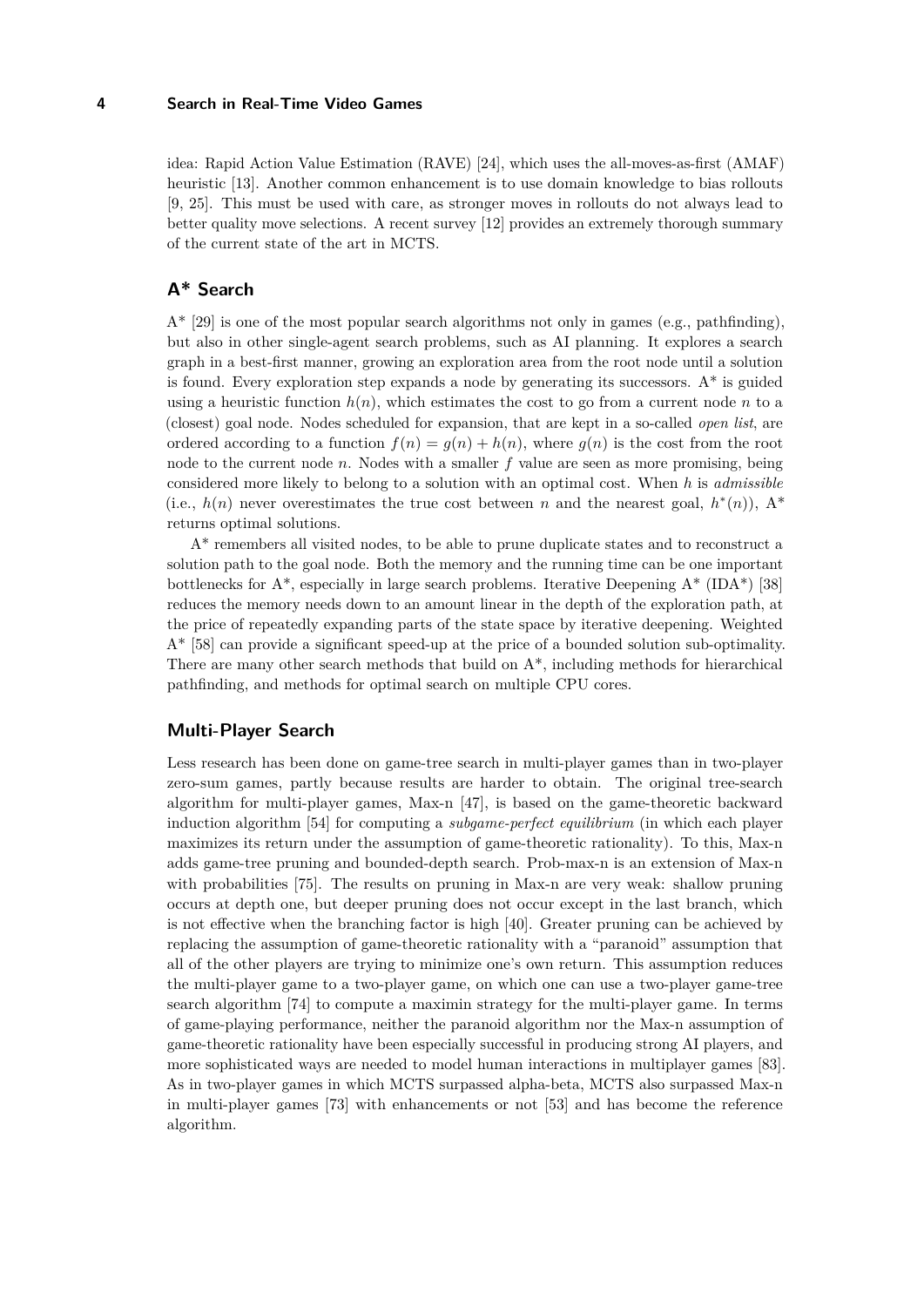## <span id="page-4-0"></span>**2.2 Abstraction**

## **Hierarchical Task Networks (HTNs) and Behaviour Trees**

HTN planning is a technique for generating sequences of actions to perform *tasks* (complex activities). In a game environment, these might be activities to be performed by an computercontrolled agent. For each kind of task there are *methods* that provide alternative ways to decompose the task into *subtasks* (simpler tasks). Usually each method contains preconditions or constraints that restrict when it can be used. Planning proceeds by decomposing tasks recursively into simpler and simpler subtasks, until actions are reached that the agent can perform directly. Any time a task *t* is produced for which none of the available methods is applicable, the planner backtracks to look for other ways to decompose the tasks above *t*.

Some HTN planners are custom-built for particular application domains. Others (e.g., SIPE-2 [\[82\]](#page-18-5), O-PLAN [\[22,](#page-15-6) [77\]](#page-18-6), and SHOP2 [\[51\]](#page-16-7)) are *domain-configurable*, i.e., the planning engine is independent of any particular application domain, but the HTN methods in the planner's input are specific to the planning domain at hand. Most HTN planners are built to do *offline* planning, i.e., to generate the entire plan before beginning to execute it. But in video game environments where there are strict time constraints and where the outcomes of the planned actions may depend on many unpredictable factors (e.g., other agents), planning is often done *online* (concurrently with plan execution) (e.g., [\[44\]](#page-16-8)). To create believable sequences of actions for virtual agents in Killzone 2, an HTN planner generates single-agent plans as if the world were static, and replans continually as the world changes [\[80,](#page-18-7) [18\]](#page-15-7).

In the context of game programming, a *behavior tree* is a tree structure that interleaves calls to code executing some gaming behavior (e.g., harvest gold in an RTS game) and the conditions under which each of these code calls should be made. In this sense, they are closer to hierarchical FSMs [\[32\]](#page-16-9) than to HTN planning. At each node there are lists of pairs (*cond, child*) where *cond* is a condition to be evaluated in the current state of the game and *child* is either a code call or a pointer to another node. In current practice, behavior trees generally are constructed by hand. In principle, HTN planning could be used to generate behavior trees; but most existing HTN planners incorporate an assumption of a single-agent environment with actions that have deterministic outcomes (in which case the tree is simply a single path). A few HTN planners can reason explicitly about environments that are multi-agent and/or nondeterministic [\[41,](#page-16-10) [43,](#page-16-11) [42\]](#page-16-12), including a well-known application of HTN planning to the game of bridge [\[52,](#page-16-13) [70\]](#page-17-11). Furthermore, the online HTN planning used in some video games can be viewed an on-the-fly generation of a path through a behavior tree.

#### **Temporal Abstraction**

The abstraction of time in real-time video games provides unique challenges for the use of approaches which search a directed graph, where the nodes represent states and the arcs represent transitions between states. Note that here we interpret "state" loosely – the states themselves will usually be rather abstract representations of the state of the game, and the transitions will usually only represent a small subset of possible transitions. If we introduce continuous time, then a naive state transition graph has infinite depth, since we may make a transition at any time. There are two primary methods for overcoming this problem: time-slicing and event-based approaches. When using time-slicing we divide time into even segments, and use algorithms which are guaranteed to respond within the given time, or consider applications where a non-response is not problematic. There are many examples in pathfinding (e.g. Björnsson [\[5\]](#page-14-5)). Another time-slicing approach is given in Powley et al. [\[60\]](#page-17-12) where macro-actions are used to plan large-scale actions which are then executed frame by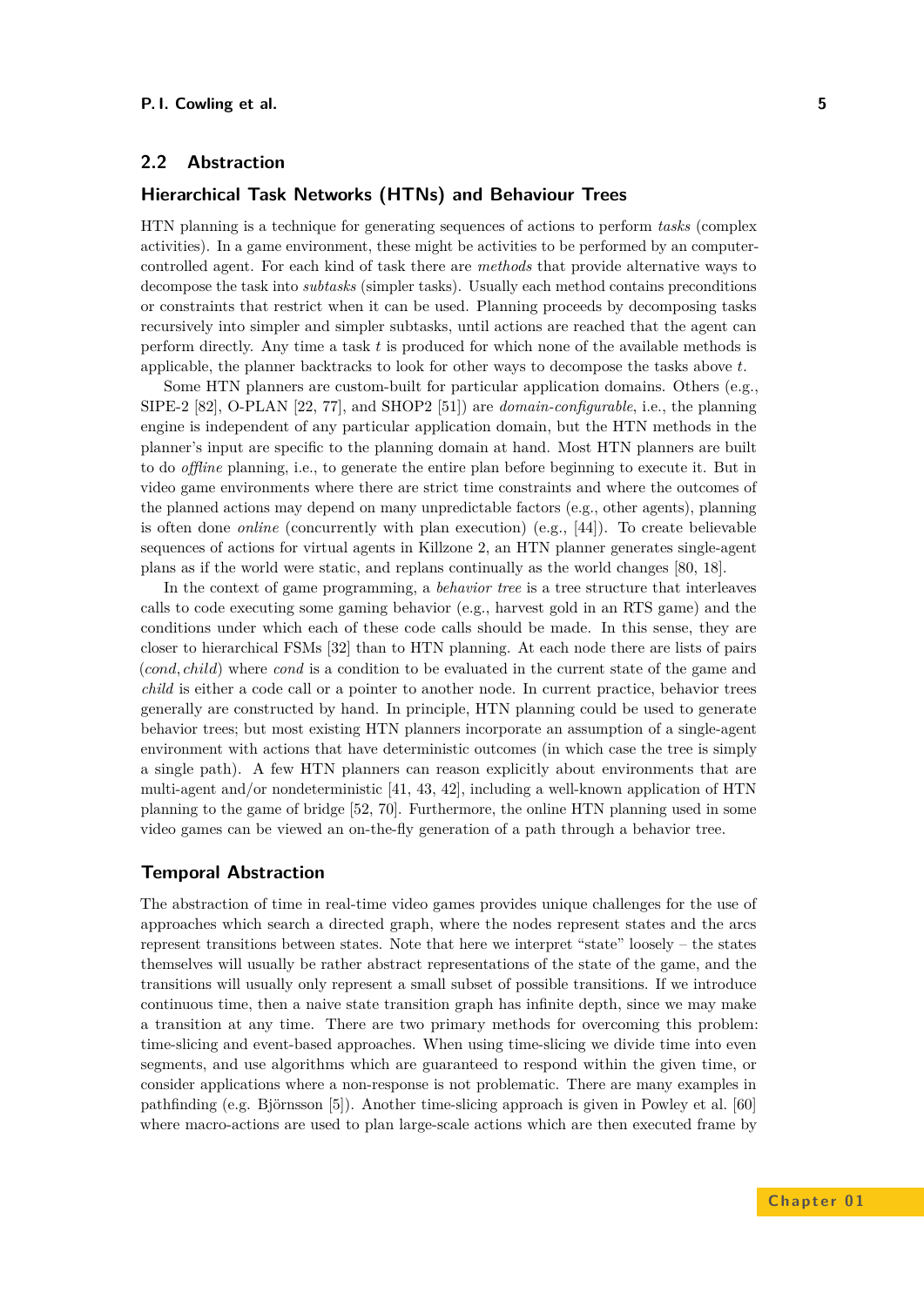frame, where each transition corresponds to a macro-action executed over several frames. Event-based approaches consider an abstraction of the tree where branching is only possible following some significant event. Zagal and Mateas [\[85\]](#page-18-8) has further discussion of abstract time in video games.

#### **Level of Detail AI**

One of the main challenges of creating high-fidelity game AI is the many levels of behaviour that are needed: low level actions, agent operations, tactics, unit coordination, high-level strategy etc. For example, real-time strategy games require multiple levels of detail. The AI needs to control tasks at different levels including creating and maintaining an economy, planning a high-level strategy, executing the strategy, dealing with contingencies, controlling hundreds of units, among many others. To deal with this problem, so-called managers are often used to take care of different gaming tasks [\[64\]](#page-17-13). Managers are programs specialized in controlling one of the tasks in the real-time strategy game such as the economy. In games such as role-playing games and first-person shooters, a lot of CPU and memory resources are spent in the area where the player-controlled character is located whereas little or no CPU time is spent in other areas [\[10\]](#page-14-6). This is often referred to as level-of-detail AI. One possible approach is to use AI techniques such as AI planning to generate high-level strategies while using traditional programming techniques such as FSMs to deal with low-level control.

## **Hierarchical Pathfinding**

Pathfinding remains one of the most important search applications in games. Computation speed is crucial in pathfinding, as paths have to be computed in real-time, sometimes with scarce CPU and memory resources. Abstraction is a successful approach to speeding up more traditional methods, such as running  $A^*$  on a flat, low-level graph representation of a map.

Hierarchical Pathfinding A\* (HPA\*) [\[7\]](#page-14-7) decomposes a map into rectangular blocks called clusters. In an abstract path, a move traverses an entire cluster at a time. Abstract moves are refined into low-level moves on demand, with a search restricted to one cluster. Hierarchical Annotated  $A^*$  (HA $A^*$ ) [\[28\]](#page-15-8) extends the idea to units with variable sizes and terrain traversal capabilities. Partial Refinement  $A^*$  (PRA<sup>\*</sup>) [\[76\]](#page-18-9) builds a multi-level hierarchical graph by abstracting a clique at level  $k$  into a single node at level  $k + 1$ . After computing an abstract path at a given level, PRA\* refines it level by level. A refinement search is restricted to a narrow corridor at the level at hand. Block A\* [\[84\]](#page-18-10) uses a database with all possible obstacle configurations in blocks of a fixed size. Each entry caches optimal traversal distances between any two points on the block boundary. Block  $A^*$  processes an entire block at a time, instead of exploring the map node by node. Besides abstractions based on gridmaps, triangulation is another successful approach to building a search graph on a map [\[23\]](#page-15-9).

## **Dynamic Scripting**

Scripts, programs that use game-specific commands to control the game AI, are frequently used because it gives the game flexibility by decoupling the game engine from the program that controls the AI [\[4\]](#page-14-8). This allows gamers to modify the NPC's behaviour [\[59\]](#page-17-14). Carefully crafted scripts provide the potential for a compelling gaming experience. The flip side of this potential is that scripts provide little flexibility which reduces replayability. To deal with this issue, researchers have proposed dynamic scripting, which uses machine learning techniques to generate new scripts or modify existing ones [\[71\]](#page-17-15). Using a feedback mechanism such as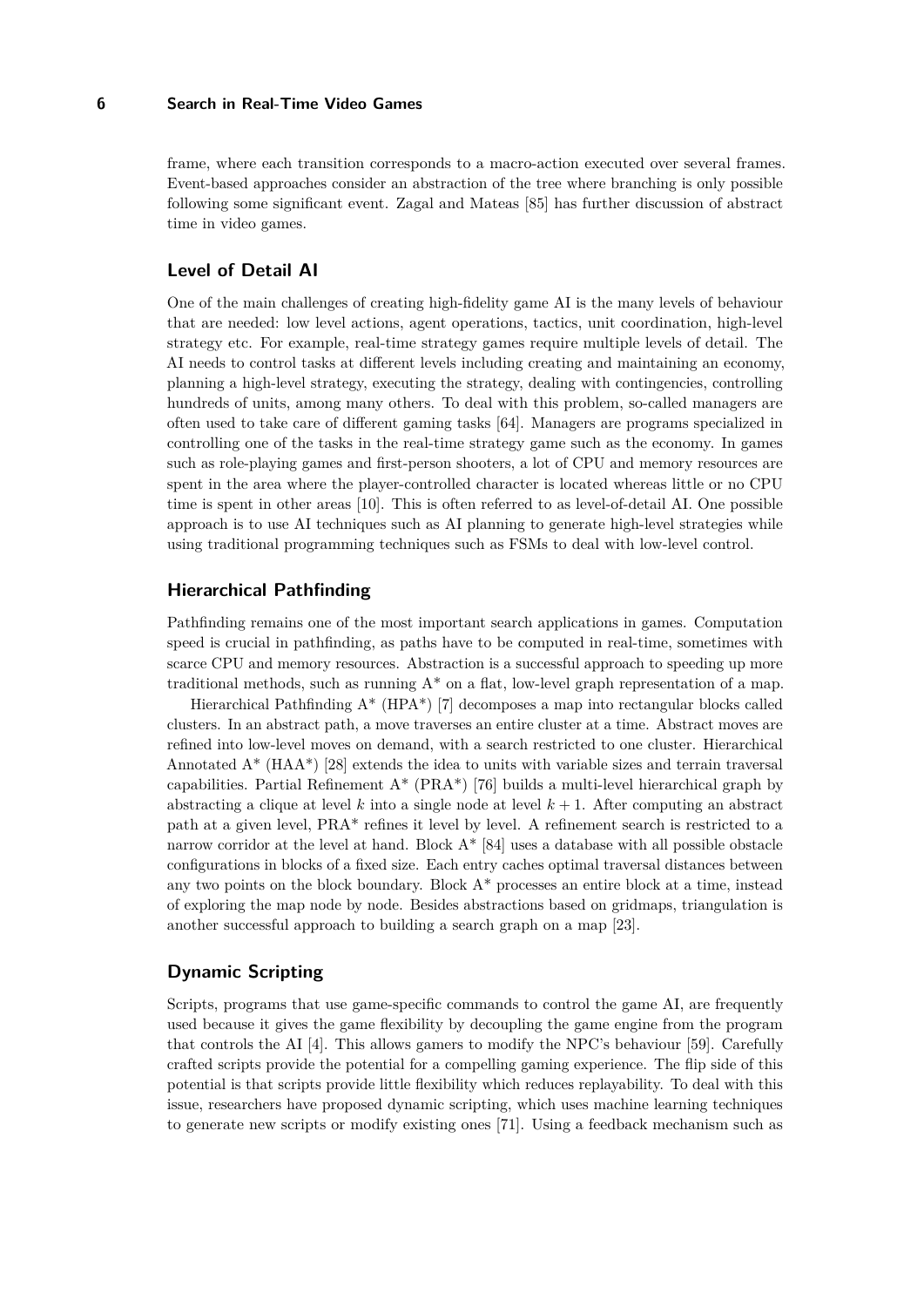the one used in reinforcement learning, scripts are modified towards improving some signal from the environment (e.g., score of the game).

## **Learning Action Hierarchies**

Various research directions have acknowledged that an hierarchical organization of actions can be highly beneficial for optimizing search, for more effective planning, and even for goal-directed behavioral control in robotics [\[8\]](#page-14-9). Psychological research points out that the brain is highly modularly organized, partitioning tasks and representations hierarchically and selectively combining representation on different levels for realizing effective behavioral control [\[16,](#page-15-10) [30,](#page-15-11) [57\]](#page-17-16). While thus the importance of hierarchies is without question, how such hierarchical representations may be learned robustly and generally is still a hard challenge although some research exists studying this problem [\[31\]](#page-15-12).

## **"Black Box" Strategy Selection**

An intuitive approach to applying adversarial search to video games is to start off with a collection of action scripts that are capable of playing entire games and then – while playing – select the one executed next by a look-ahead procedure. In [\[61\]](#page-17-17), for instance, this idea has been applied to base-defense scenarios in which two players could choose among scripts ranging from concentrating forces to spreading out and attacking bases simultaneously. To choose the script to execute in the next time frame, the RTSplan algorithm simulates games for each script pair faster than real-time, fill a payoff matrix with the results, and then solves the simultaneous-move games- in which actions now refer to selecting scripts – using linear programming. Actions are then sampled according to the resulting action probabilities. Equipped with an efficient fast-forwarding script simulator and an opponent modelling module that monitors opponent actions to maintain a set of likely scripts the opponent is currently executing, RTSplan was able to defeat any individual script in its script collection.

# **3 Challenges**

#### <span id="page-6-0"></span>**3.1 Search**

**Massive branching factor / depth.** MCTS has been successfully applied to trees with large branching factor and depth in games such as Go or Amazons. However, video games branching factor and depth in generally several order of magnitudes greater. Furthermore, the action space and the time can be continuous leading to much more complexity. MCTS has been studied in continuous action space leading to Hierarchical Optimistic Optimization applied to Trees (HOOT) [\[48\]](#page-16-14). HOO [\[14\]](#page-15-13) is an extension of UCB addressing the case of a continuous set of actions. However, HOOT is a very general approach which is unlikely to work in complex video games.

Often, the massive branching factor is caused by the high number of characters acting in the game. One character may have a continuous set of actions. But even with a reduced set of actions, i.e. north, west, south, east, wait, the number of characters yields an action space complexity that is finite but that is huge and not tractable with general tools such as HOOT. The problem of the huge action set in video games cannot be dealt with MCTS approach alone. A partial solution could be grouping sibling moves, but it will probably not be sufficient. Some abstraction scheme must be found to divide the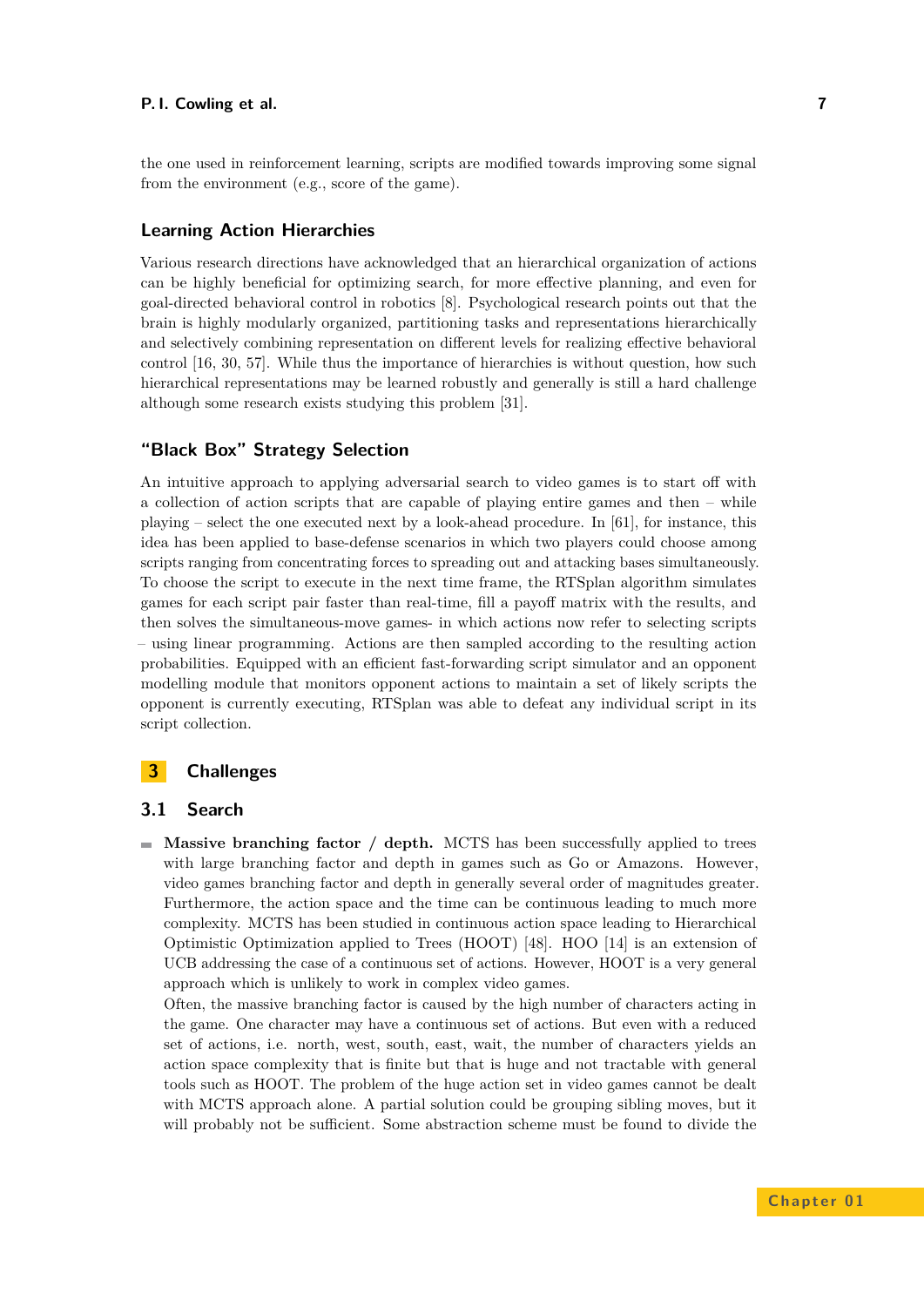number of actions drastically. There is some promise for macro-action techniques such as [\[60\]](#page-17-12) but to date these have been considered only in rather simple video games.

The length of simulated video games is the second obstacle. With many characters acting randomly, a mechanism must lead the game to its end. Assuming the game ends, it should do it quickly enough, and the game tree developed should go deeply enough to bring about relevant decisions at the top level. A first solution to encompass the huge depth or the time continuity, is to deal with abstract sequences grouping consecutive moves. A sequence of moves would correspond to a certain level of task with a domain-dependent meaning, e.g. a fight between two armies, or an army moving from a starting area to another. Tree search should consider these tasks as actions in the tree.

**Automatically finding abstractions.** Learning abstractions has been a recurrent topic in the literature. Works include learning abstraction plans and hierarchical task networks from a collection of plan traces. Abstracted plans represent high-level steps that encompass several concrete steps from the input trace. In a similar vein, learning HTNs enables the automated acquisition of task hierarchies. These hierarchies can capture strategic knowledge to solve problems in the target domain.

Despite some successes, there are a number of challenges that remain on this topic that are of particular interest in the context of games: existing work usually assumes a symbolic representation based on first-order logic. But RTS games frequently require reasoning with resources, hence the capability to abstract numerical information is needed. In addition, algorithms for automated abstraction need to incorporate spatial analysis whereby suitable abstraction from spatial elements is elicited. For example, if the game-play map includes choke points it will be natural to group activities by regions as separated by those choke points. Also, abstraction algorithms must deal with time considerations because well-laid out game playing strategies frequently consider timing issues. Last but not least, such abstractions need to be made dependent upon the actual behavioural capabilities available in the game. Choke points may thus not necessarily be spatially determined in an Euclidean sense, but may rather be behavior-dependent. For example, a flying agent does not care about bridges, but land units do. Thus, a significant challenge seems to make abstraction dependent on the capabilities of the agent considered. Learning such abstractions automatically clearly remains an open challenge at this point.

- **Capturing manually-designed abstraction.** Related to the previous point, rep- $\overline{\phantom{a}}$ resentation mechanisms are needed to capture manually-created abstractions. Such representation mechanisms should enable the representation of game-playing strategies at different levels of granularity and incorporate knowledge about numerical information, spatial information and time. A challenge here is to avoid creating a cumbersome representation that is either very difficult to understand or for which adequate reasoning mechanisms are difficult to create.
- **1-player vs 2-player vs multiplayer.** One of the biggest reasons why game-tree search has worked well in two-player zero-sum games is that the game-theoretic assumption of a "rational agent" is a relatively good model of how human experts play such games, hence algorithms such as minimax game-tree search can produce reasonably accurate predictions of future play. In multiplayer games, the "rational agent" model is arguably less accurate. Each player's notion of what states are preferable may depend not only on his/her game score but on a variety of social and psychological factors: cameraderie with friends, rivalries with old enemies, loyalties to a team, the impetus to "gang up on the winner," and so forth. Consequently, the players' true utility values are likely to be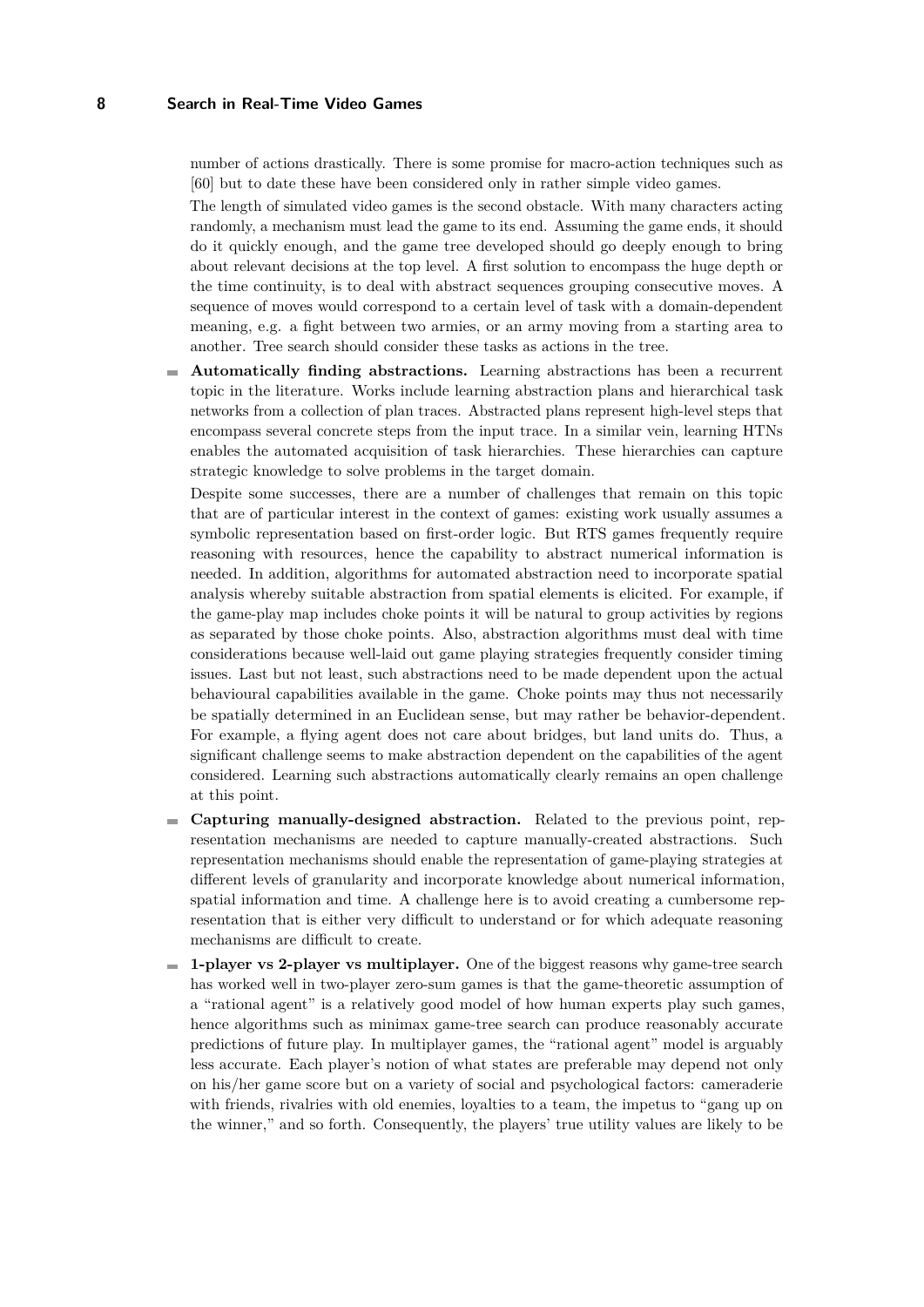nonzero-sum, and evaluation functions based solely on the game score will not produce correct approximations of those utilities. Consequently, an important challenge is how to build and maintain accurate models of players' social preferences. Some preliminary work has been done on this topic [\[83\]](#page-18-4), but much more remains to be done.

- **Hidden information / uncertainty.** Asymmetric access to information among players gives rise to rich gameplay possibilities such as bluffing, hiding, feinting, surprise moves, information gathering / hiding, etc. In many (indeed most) card and board games asymmetric hidden information is central to interesting gameplay. Information asymmetry is equally important for many video games, including the real-time strategy and firstperson games which are the primary focus of this article. When played between human players, much of the gameplay interest arises through gathering / hiding information, or exploiting gaps in opponents' knowledge. Creating AI which deals with hidden information is more challenging than for perfect information, with the result that many AI players effectively "cheat" by having access to information which should be hidden. In some cases this is rather blatant, with computer players making anticipatory moves which would be impossible for a human player without perfect information, in a way which feels unsatisfactory to human opponents. In other cases, there is a simulation of limited access to information. Ideally computer characters should have access to similar levels of sensory information as their human counterparts. The problems of hidden information in discrete domains is well-studied in game theory (see e.g. Myerson [\[50\]](#page-16-15)), where the hidden information is captured very neatly by the information set idea. Here we have a state-action graph as usual, but each player is generally not aware of the precise state of the game, but the player's partial information allows the player to know which subset of possible states he is in (which is an information set from his point of view). Searching trees of information sets causes a new combinatorial explosion to be handled. This is a challenging new area for research, with some promise shown in complex discrete-time domains by the Information Set Monte Carlo Tree Search approach of Cowling et al. [\[21\]](#page-15-14).
- **Simulating the video game world forward in time.** Rapid forward models could provide a glimpse of the world's future via simulation. This would allow researchers to use techniques based on state space search (e.g. Monte Carlo Tree Search, HTN, classical planning) more effectively either for offline or online AIs. However, modern games often feature complex 3D worlds with rich physics and hence limited capability to speed-up a simulation (there are hardware limitations of CPUs and GPUs). Moreover, games are real-time environments that can feature non-deterministic mechanisms, including actions of opponents, which might not be always reliably simulated. Opponent modelling [\[79\]](#page-18-11) and level-of-detail AI [\[11\]](#page-14-10) approach may provide a partial solution to these issues. However, these features are not always present in current games, and the design and development of forward models provides an interesting research challenge.
- **Explainability.** Explanation is an important component in computer gaming environments for two reasons. First, it can help developers understand the reason behind decisions made by the AI, which is very important particularly during debugging. Second, it can be useful to introduce game elements to new players. This is particularly crucial in the context of complex strategic games such as the civilization game series.

Generating such explanations must deal with two main challenges. First, explanations must be meaningful. That is, the explanation must be understandable by the player and/or developer and the context of the explanation must also be understood. Possible snapshots from the game GUI could help to produce such explanations, highlighting the explanatory context. Second, explanations must be timely in the sense that they must be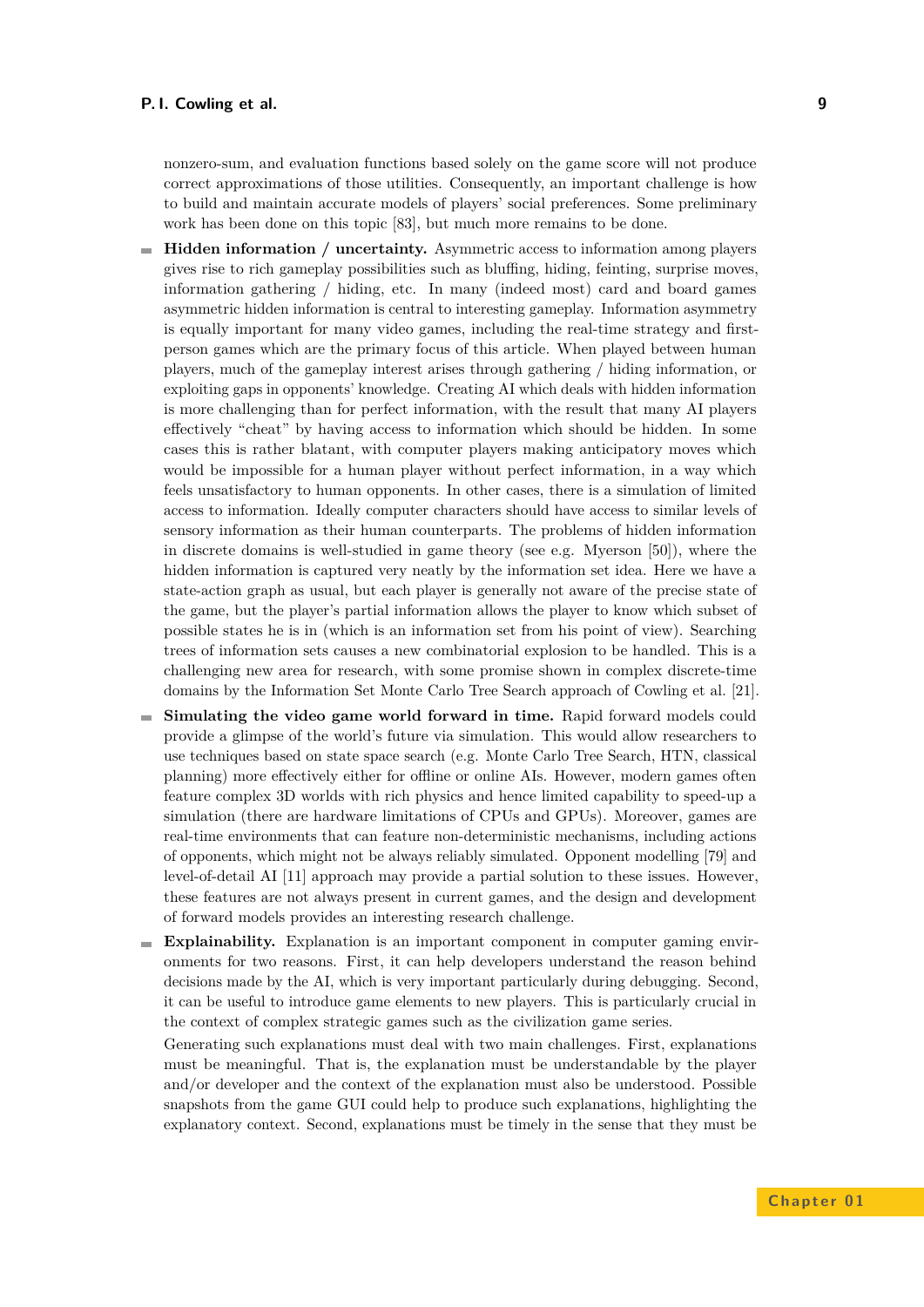rapidly generated and be shown at the right time. The latter point is crucial particularly if explanations occur during game play. They should not increase the cognitive load of the player, since this might result in the player losing interest in the game.

It seems important to distinguish between preconditions and consequences when automatically generating explanations. Preconditions are the subset of relevant aspects of the game that must be in a certain state for the offered explanation (of what the bot has done) to hold. Consequences are those the bot expected to occur when it executes a particular behavior in a the specified context. In order to generate meaningful explanations, preconditions and consequences must thus be automatically identified and presented in an accessible format to ensure the generation of meaningful explanations.

- **Robustness.** Video games must continue to work whatever the state of the game world m. and action of the players. hence any algorithm to which uses search to enhance strategy or other aspects of gameplay must always yield acceptable results (as well as usually yielding better results than current approaches). Explainability (discussed in the previous paragraph) allows for better debugging and greatly improves the chances for robustness. Robustness may be achieved by techniques such as formal proofs of correctness and algorithm complexity, or by having simple methods working alongside more complex search methods so that acceptable results are always available.
- **Non-smooth trees.** Many games (chess is a prime example) have trees which are non-smooth in the sense that sibling nodes at significant depth in the tree (or leaf nodes) often have different game theoretic values. This behaviour makes tree search difficult, and is arguably a reason why MCTS, while effective at chess AI, cannot compete with minimax/alphabeta. It seems likely and possible that game trees for some video games will have this pathology. While this makes heuristic search approaches that do not explore all siblings perform unreliably, one possible source of comfort here is that for complex game trees made up of highly aggregated states and actions, smoothness is quite close to the property that makes such a game playable (since otherwise a game becomes too erratic to have coherent strategies for a human player). While we raise this as a challenge and a consideration, successful resolution of some of the other challenges in this section may give rise to relatively smooth trees.
- **Red teaming, Real-World Problems.** Red Teaming is a concept that originated in and i military planning, in which a "Red Team" is charged with putting itself in the role of the enemy, in order to test the plans of the friendly force – the "Blue Team". The term Computational Red Teaming (CRT) has been coined to describe the use of computational tools and models to assist with this planning process. A technology review on CRT was recently carried out for the Australian Department of Defence [\[26\]](#page-15-15). One application domain for CRT is tactical battle planning, in which battles are simulated to test the effectiveness of candidate strategies for each side, and a search is overlaid to search for strong Red and/or Blue strategies. The task has a great deal in common with the search for tactics and strategies in Real Time Strategy games, and shares many of the same challenges: the strategy space is huge, involving coordinated movements and actions of many agents; the domain is continuous, both spatially and temporally; the "fog of war" ensures that much information is hidden or uncertain. It may be that approaches that have been developed to address these issues in CRT will also be helpful in RTS and similar games, and vice-versa.
- **Memory / CPU constraints.** CPU and Memory consumption and management represents a key issue in respect to computer game speed and scalability, even against a background of increasing parallel processing capability. State of the art game development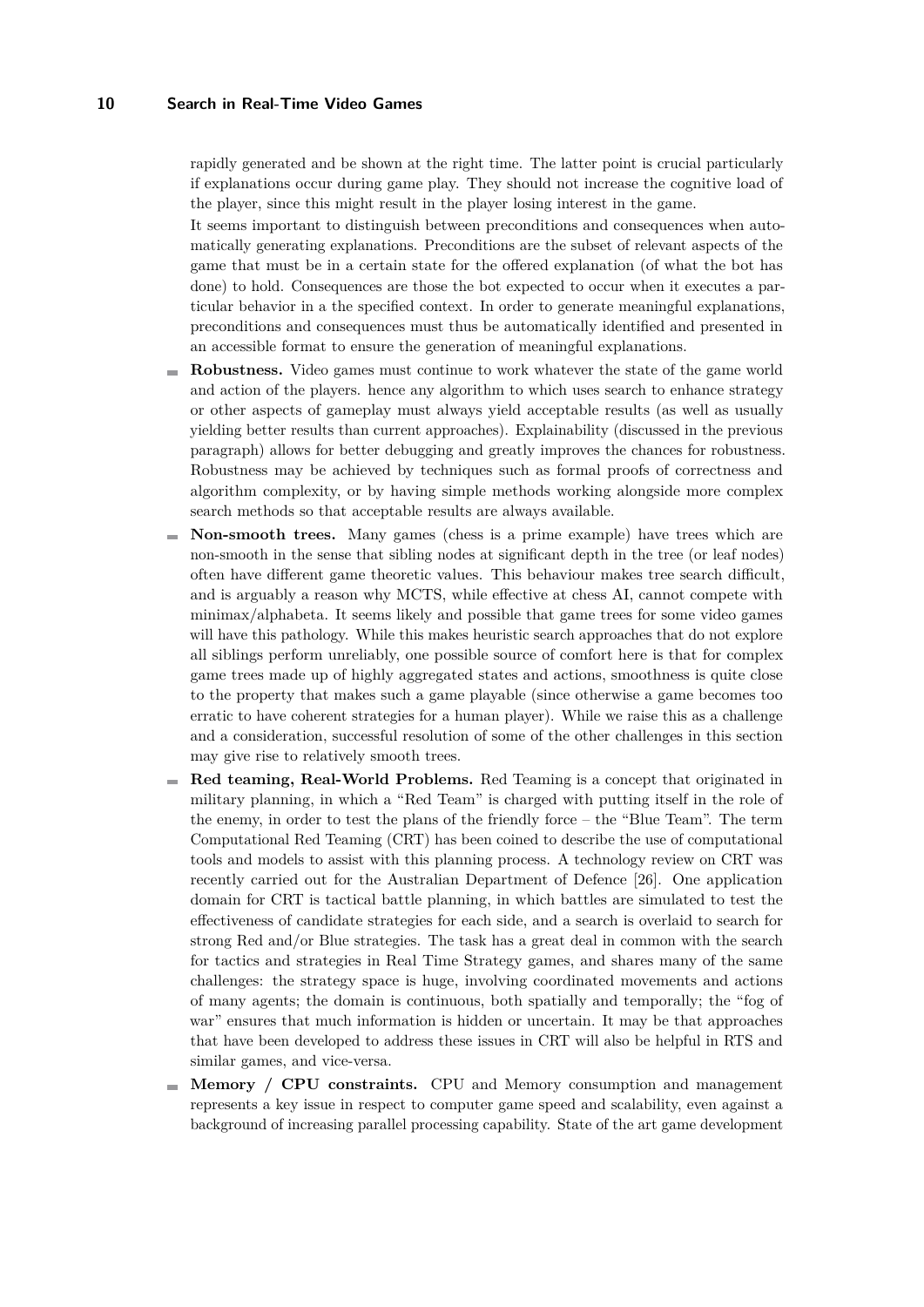is primarily focused on the quality of the graphical presentation of the game environment. As a result, game engines tend to consume and constrain the computational power available for AI computations [\[15\]](#page-15-16). Therefore, an AI subsystem responsible for hundreds of active agents has to scale well, due to the resource demand in question. Even proven generic techniques like  $A^*$  often need to be tweaked in respect to the game engine to be used effectively in real-time [\[27\]](#page-15-17). This makes the use of computationally intensive techniques, like classical planning or simulating decision outcomes, very problematic.

**General Purpose Methods: Transfer learning.** Many of the above techniques have the aim of being generally applicable in whole sets or classes of game environments. Once a particular behavioral strategy of an agent has been established in one environment, the same strategy might also be useful in others. One approach to tackle such tasks is to abstract from the concrete scenario, producing a more general scheme. If such abstractions are available, then transfer learning will be possible. However, clearly the hard challenge, which does not seem to be answerable in the general sense, is how to abstract. Abstractions in time for transferring timing techniques may be as valuable as abstractions in space, such as exploration patterns, or abstraction on the representational format, for example, generalizing from one object to another. General definitions for useful abstractions and formalizations for the utility of general purpose methods are missing at the moment. Even more so, the challenge of producing a successful implementation of a general purpose AI, which, for example, may benefit from playing one RTS game when then being tested in another, related RTS game is still wide open.

## **4 Promising Research Directions and Techniques**

## **4.1 Abstract Strategy Trees**

The RTSplan "black box" strategy selection algorithm described earlier requires domain knowledge implemented in form of action scripts. Moreover, its look-ahead is limited in the sense that its simulations assume that players stick to scripts chosen in the root position. An adhoc solution to this problem is to add decision points in each simulation, e.g.. driven by game events such as combat encounters, and apply RTSplan recursively. This, however, can slow down the search considerably. Another serious problem is that switching game-playing scripts in the course of a game simulation episode may be inadequate to improve local behaviours. As an example, consider two pairs of squads fighting in different areas of an RTS game map, requiring different combat strategies. Switching the global game playing script may change both local strategies, and we therefore will not be able to optimize them independently. To address this problem, we may want to consider a search hierarchy in which game units optimize their actions *independent* from peers at the same level of the command hierarchy. As an example, consider a commander in charge of two squads. The local tasks given to them are decided by the commander who needs to ensure that the objectives can be accomplished without outside interference. If this is the case, the squads are independent of each other and their actions can be optimized locally. This hierarchical organization can be mapped to a recursive search procedure that on different command levels considers multiple action sequences for friendly and enemy units and groups of units, all subject to spatial and temporal constraints. Because the independence of sibling groups speeds up the search considerably, we speculate that this kind of search approach could be made computationally efficient.

As a starting point we propose to devise a 2-level tactical search for mid-sized RTS combat scenarios with dozens of units that are positioned semi-randomly on a small map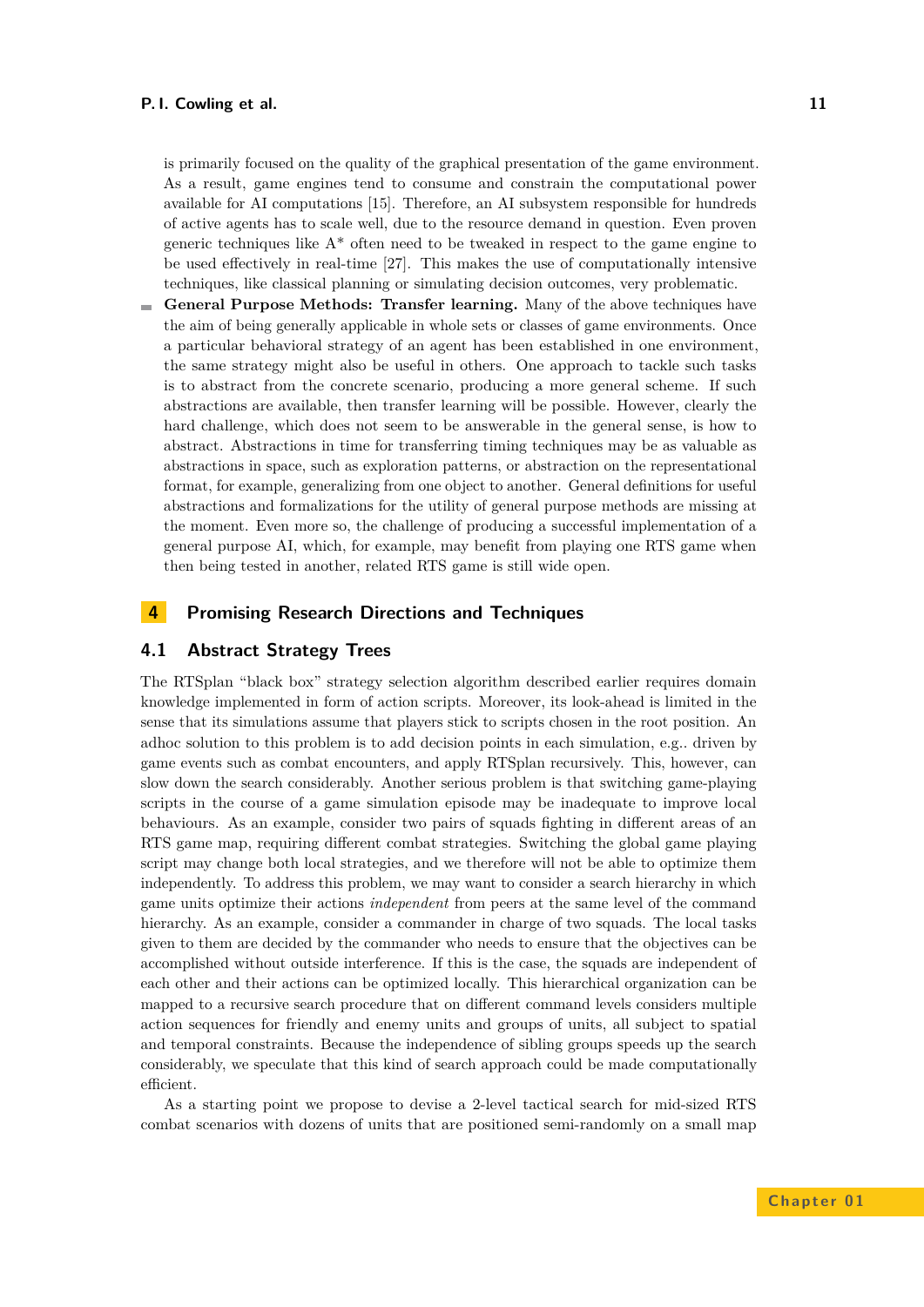region. The objective is to destroy all enemy units. The low-level search is concerned with small-scale combat in which effective targeting order and moving into weapon range is the major concern when executing the top-level commands given to it. The high-level search needs to consider unit group partitions and group actions such as movement and attacking other groups. As there are quite a few high-level moves to consider, it may be worthwhile investigating unit clustering algorithms and promising target locations for groups. Now the challenge is to intertwine the search at both levels and to speed it up so that it can be executed in real-time to generate game actions for all units. Once two-level search works, it will be conceptually easy to extend it to more than two levels and – hopefully – provide interesting gameplay which challenges human supremacy in multi-level adversarial planning.

## **4.2 Monte Carlo Tree Search**

Video games have a massive branching factor and a very high depth due to a large number of game agents, each with many actions, and the requirement to make a decision each frame. Since abstraction is a promising technique for video games that replaces the raw states by abstract states, the concrete actions by abstract actions or sequences of actions, the challenge is to use these abstractions in a tree search algorithm. This will give an anticipation skill to the artificial player. Instead of developing a tree whose nodes are raw states and arcs are actions, MCTS might be adapted such that nodes would correspond to abstract states and arcs to a group of actions or a sequence of actions, or even to a sequence of groups of actions. The strength of MCTS is to develop trees whose nodes contain simple statistics such as the number of visits and the number of successes. Therefore nothing forbids MCTS to build these statistics on abstract entities. To this extent MCTS combined with abstractions is a very promising technique for designing artificial agents playing video games.

# **4.3 Game Theoretic Approaches**

Designing artificial players using abstraction and tree search for video games raises the question of backing up the information from child nodes to parent nodes when the nodes and the arcs are abstract. An abstract arc may correspond to a joint sequence of actions between the players such as: let army A fight against army B until the outcome is known. Given a parent node with many kinds of sequences completing with different outcomes, the parent node could gather the information in a matrix of outcomes. This matrix could be processed by using game theoretic tools to find out a Nash equilibrium and to back up the set of best moves. The following question would be then how to integrate such a game theoretic approach within a minimax tree search or a MCTS approach.

## **4.4 Learning from Replays**

Learning in real-time games features a mixture of strong potential advantages and practical barriers. Benefits include the possibility to adapt to a new environment or a new opponent, increasing the gaming experience of users. Learning can reduce the game development time, adding more automation to the process and creating intelligent AI bots more quickly. On the other hand, a system that learns often involves the existence of a large space of parameter combinations that gets explored during learning. A large number of parameter combinations makes a thorough game testing very difficult.

An important challenge is making industry developers more receptive to learning, identifying cases where potential disadvantages are kept within acceptable limits. Competitions can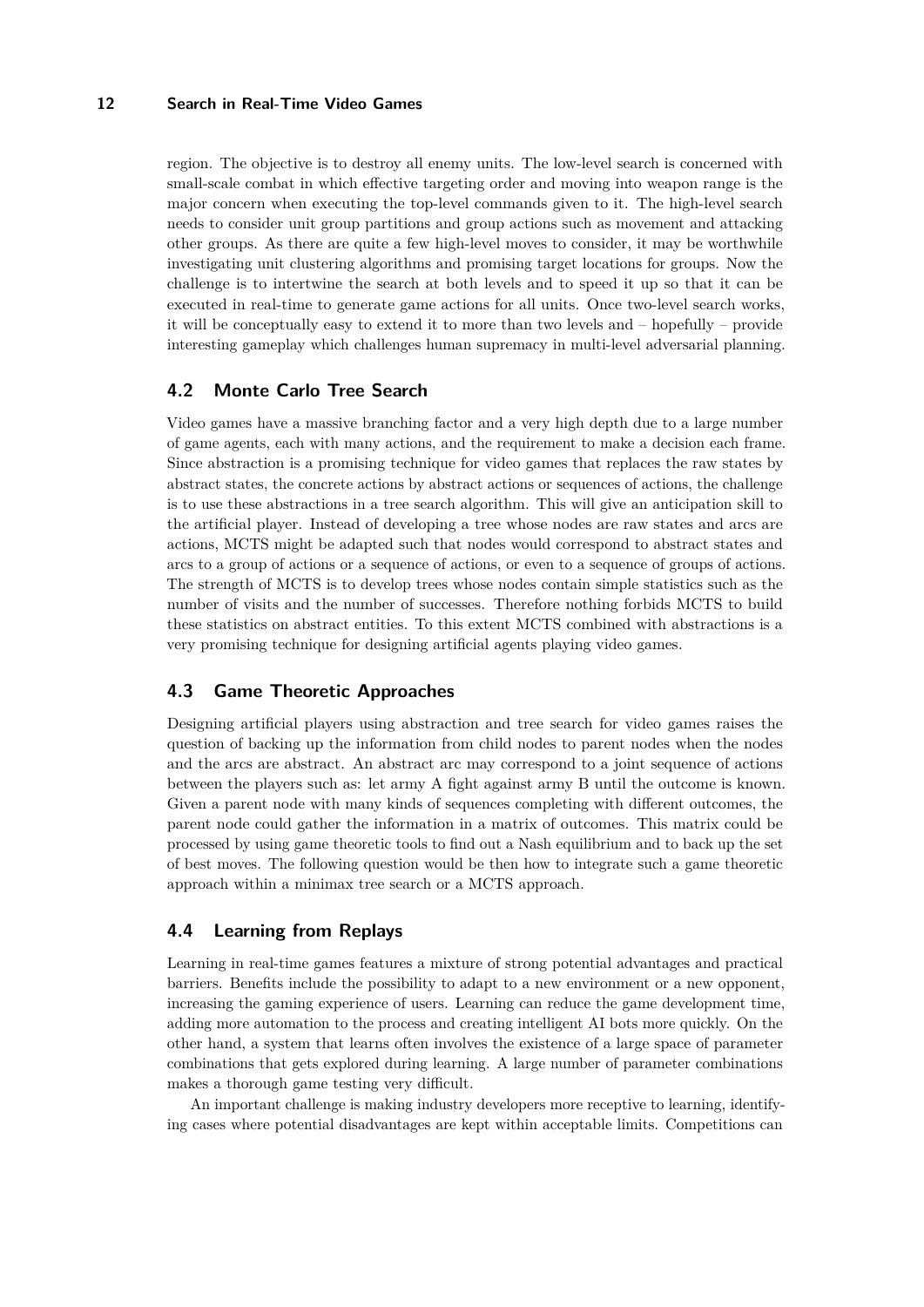facilitate the development and the promotion of learning in real-time games, as a stepping stone between the academia and the industry.

Learning from replays is particularly appealing because game traces are a natural source of input data which exists in high volumes from network data of human vs human games. There are many parts of a game that can benefit from learning, and multiple learning techniques to consider. Reinforcement learning has been used to learn team policies in first-person shooter games [\[69\]](#page-17-18). In domain-independent planning, sample plans have been used to learn structures such as macro-operators and HTNs which can greatly speed up a search.

## **4.5 Partitioning States**

Partitioning states into regions, subareas, choke points, and other relevant clusters is often related to spatial and temporal constraints that are associated with these partitionings. In the reinforcement learning domain, state partitionings have been automatically identified to improve hierarchical reinforcement learning [\[66\]](#page-17-19). The main idea behind this approach is to focus state partitionings on particular states which separate different subareas, thus focusing on choke points. However, the automatic detection depends on the behavioral capabilities of the reinforcement learning agent, thus offering a more general purpose approach to the problem. With respect to factored Markov Decision Processes, Variable Influence Structure Analysis (VISA) has been proposed to develop hierarchical state decomposition by means of Bayesian networks [\[33\]](#page-16-16). With respect to skills and skill learning, hierarchical state partitionings have been successfully developed by automatically selecting skill-respective abstractions [\[37\]](#page-16-17).

While it might not be straight-forward, these techniques stemming from the reinforcement learning and AI planning literature, seem ready to be employed in RTS games. The exact technical transfer, however, still needs to be determined. In the future, intelligent partitioning of states brings may bring closer the prospect of developing autonomously learning, selfdeveloping agents.

#### **4.6 Evolutionary Approaches**

It is interesting to speculate as to whether evolutionary approaches which have been used successfully by authors such as Sipper [\[67\]](#page-17-20) might be used in video games. Evolutionary algorithms have also been used in RTS-like domains with some success. For example, Stanley et al. [\[72\]](#page-17-21) use real-time neuroevolution to evolve agents for simulated battle games, demonstrating that human-guided evolution can be successful at evolving complex behaviours. In another example, Louis and Miles [\[45\]](#page-16-18) used a combination of case-based reasoning and genetic algorithms to evolve strategies, and later [\[49\]](#page-16-19) combined this to co-evolve players for a tactical game by evolving influence maps, and combining these with *A*<sup>∗</sup> search. Genetic programming was used in [\[34\]](#page-16-20) to evolve behavior trees of characters playing FPS game capturing basic reactive concepts of the tasks. In a light survey of evolution in games, Lucas and Kendall [\[46\]](#page-16-21) discuss many applications of evolutionary search in games, including video games.

More recently, a number of researchers have been using evolutionary or co-evolutionary search in the context of Red Teaming (as mentioned in Subsection [3.1\)](#page-6-0). In this approach, the evolutionary algorithm (or similar, such as a Particle Swarm Optimisation algorithm) is used to search over a space of possible strategies for a given scenario. These strategies are represented at a high level, for example as a set of paths to be followed by agents representing the resources available to each side, organised into squads. Strategies are then evaluated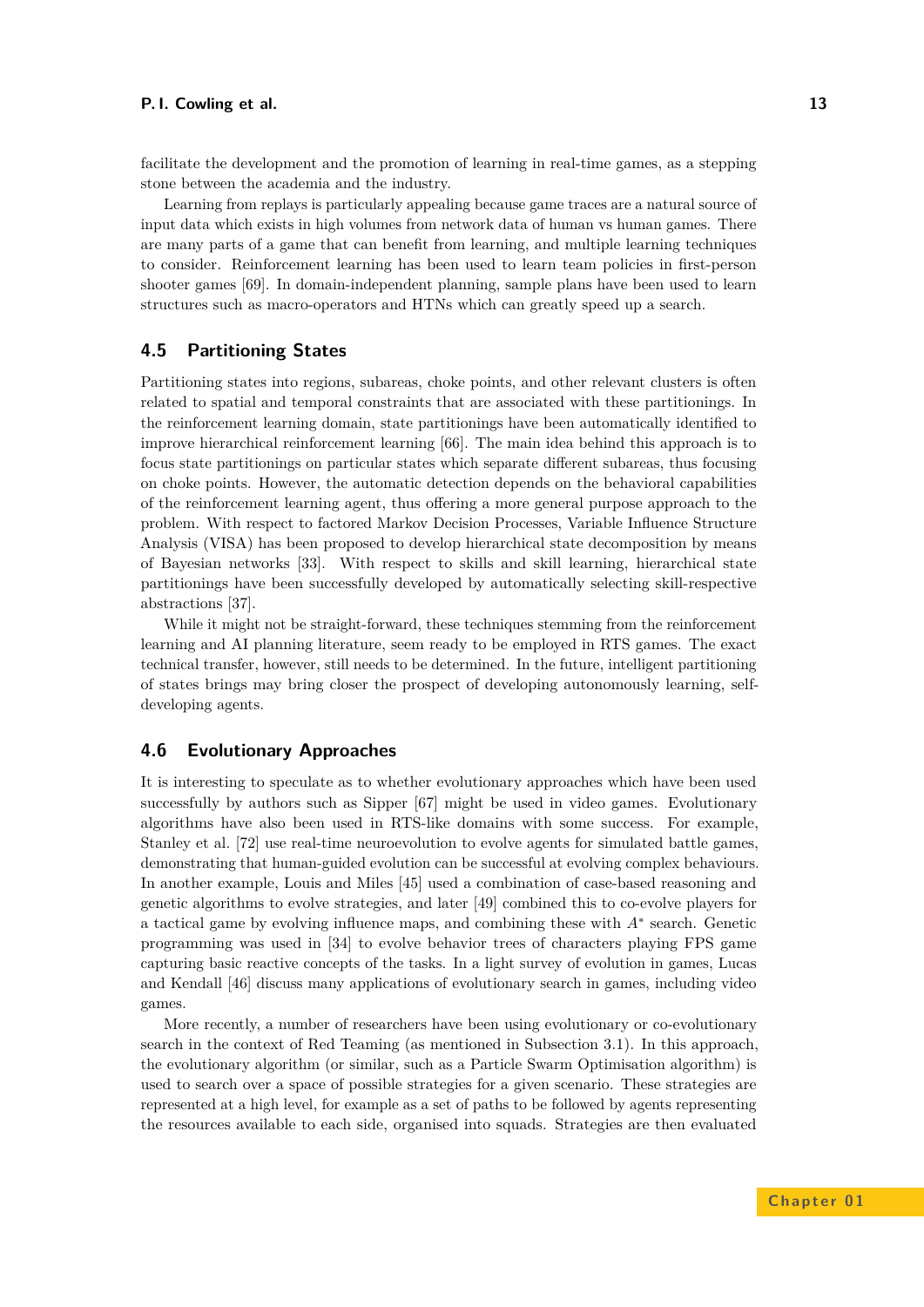using low-fidelity agent-based simulations, called *distillations*, in which these orders provide the overall goals of the agents, and simple rules determine their movements and other actions. The outcomes of these simulations provide fitness values to drive the evolutionary search.

The idea of organising agents into a heirarchical command structure is similar to the *Level of detail AI* abstraction discussed in Subsection [2.2.](#page-4-0) Another possible hybrid approach is to use temporal abstraction to subdivide the planning period, a coevolutionary search to simultaneously identify sets of strong strategies for each side at each decision point, and MCTS to select from these the strongest lines of play. An initial investigation of an idea on these lines, on a small example scenario, can be found in [\[2\]](#page-14-11).

## **4.7 Competitions and Software Platforms**

In recent years numerous competitions have emerged presenting researchers with a good opportunity to compare their AI approaches in specific games and scenarios – BotPrize, Starcraft, Simulated Car Racing and Demolition Derby, and ORTS to name only a few.

The drawback of some of these competitions is the narrow universe of the respective games. As a result, AI players are created specifically for the game and the competition's aim – e.g. AI in StarCraft exploits game mechanics for micromanagement to win unit on unit combat, but are too specialised for other RTSs let alone other game genres. Thus the challenge of generating a general purpose AI is lost.

To overcome this drawback, it is necessary to introduce a conceptual and technical layer between the designed AI and the used game. This could provide the capability to compare AI designs across various games and scenarios. Deeper understanding of the common problems and technical details of games (e.g. RTS, FPS) and AIs is necessary to produce platforms, tools, techniques, and methodologies for AI creation for games without limiting them to specific virtual environment. An interesting development here is the Atari 2600 simulator (see [\[3\]](#page-14-12)) which allows precise simulation of 1980s arcade games at thousands of times normal speed due to increases in hardware performance.

The first possible approach is to actually create a layer providing game abstractions for all games of a certain genre and develop AIs on top of it, like the state of the art software platforms xAitment, Havok AI, AI-Implant, and Recast. The second approach is to create a configurable proto-game capable of reflecting the most important mechanics of all games in a respective field (e.g. ORTS aims to provide a description of game mechanics for RTSs), which would be build using the state of the art design patterns of the present games. The third possible approach is to create a multi-game competition utilizing multiple games of the same type where AIs cannot exploit a certain game. Finally, since solving open AI problems (e.g. pathfinding) is one of the main issues within the gaming industry, it would be beneficial to create competitions aimed at solving problems posed by the video games industry. This could draw the game industry's attention and help to establish a bridge between industry and academia.

## **5 Conclusion**

Search algorithms are already integral to video game AI, with  $A^*$  pathfinding used in a huge number of games. This paper has reflected upon the wider applications of search in games, particularly the use of search in operational, tactical and strategic decision making in order to provide a more interesting gameplay experience. It seems that there are many rich research directions here, as well as many opportunities for academics to work together with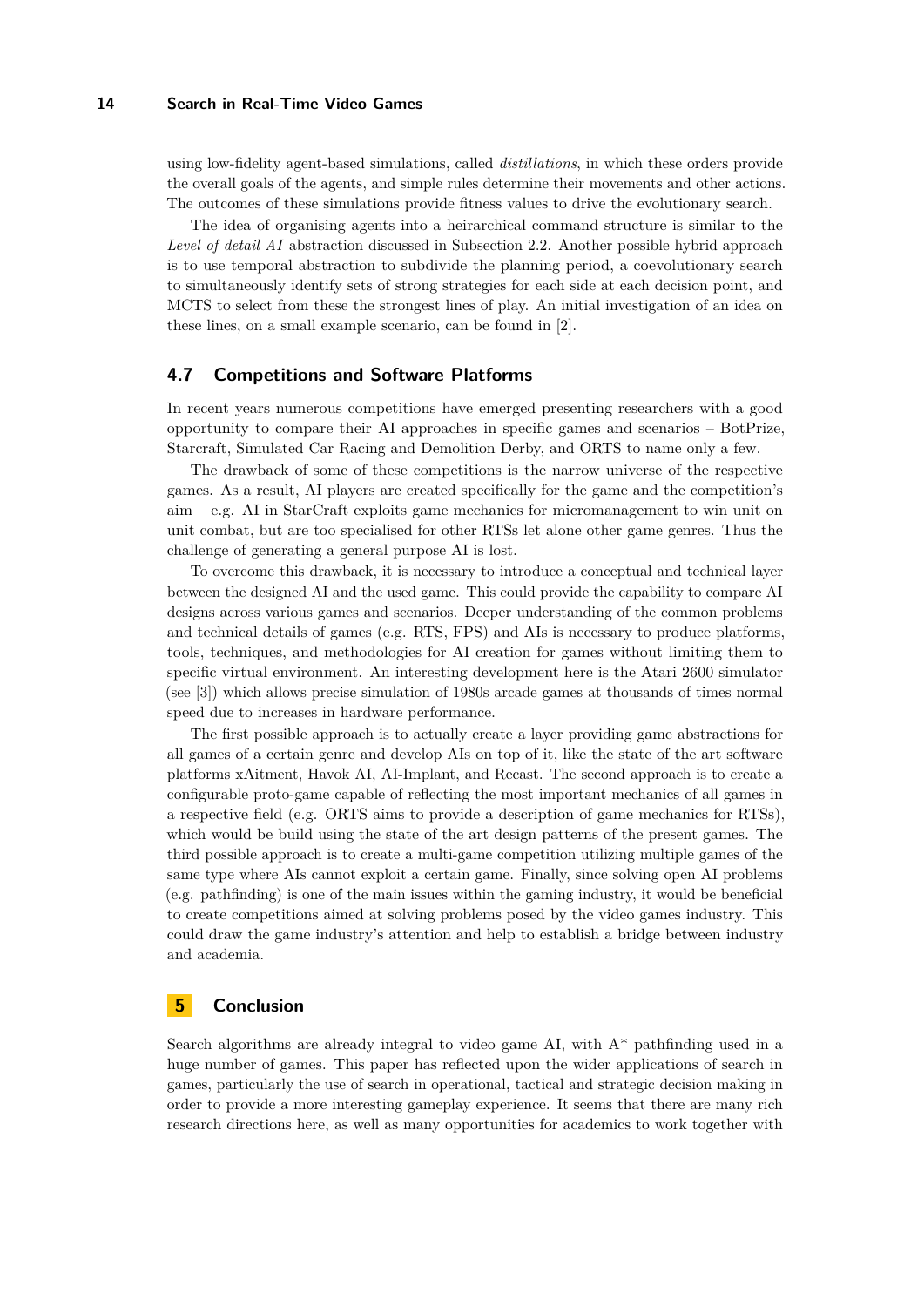those from the games industry and to build more interesting and repayable games in the future.

In this paper we have considered how we may combine advances in search algorithms (such as Monte Carlo Tree Search, minimax search and heuristically guided search) with effective tools for abstraction (such as Hierarchical Task Networks, dynamic scripting, "black box" strategy selection, player modelling and learning approaches) to yield a new generation of search-based AI approaches for video games. Continuing advances in CPU speed and memory capacity make computationally intensive search approaches increasingly available to video games that need to run in real time. We have discussed the challenges that new techniques must face, as well as promising directions to tackle some of these issues.

We expect to see many advances in search-based video game AI in the next few years. It is difficult to predict where the most important advances will come, although we hope that this paper may provide some insight into the current state of the art, and fruitful future research directions as foreseen by a range of leading researchers in AI for search and abstraction in games.

#### **References**

- <span id="page-14-0"></span>**1** T. Anantharaman, M. Campbell, and F. Hsu. Singular extensions: adding selectivity to brute force searching. *Artificial Intelligence*, 43(1):99–109, 1989.
- <span id="page-14-11"></span>**2** D. Beard, P. Hingston, and M. Masek. Using monte carlo tree search for replanning in a multistage simultaneous game. In *Evolutionary Computation, 2012 IEEE Congress on*, 2012.
- <span id="page-14-12"></span>**3** M. G. Bellemare, Y. Naddaf, J. Veness, and M. Bowling. The arcade learning environment: An evaluation platform for general agents. *ArXiv e-prints*, July 2012.
- <span id="page-14-8"></span>**4** L. Berger. *AI Game Programming Wisdom*, chapter Scripting: Overview and Code Generation. Charles River Media, 2002.
- <span id="page-14-5"></span>**5** Yngvi Bjornsson, Vadim Bulitko, and Nathan Sturtevant. TBA\*: time-bounded A\*. *Proceedings of the International Joint Conference on Artificial Intelligence (IJCAI-09)*, pages 431–436, 2009.
- <span id="page-14-1"></span>**6** Yngvi Björnsson and Hilmar Finnsson. CadiaPlayer: A Simulation-Based General Game Player. *IEEE Trans. Comp. Intell. AI Games*, 1(1):4–15, 2009.
- <span id="page-14-7"></span>**7** A. Botea, M. Müller, and J. Schaeffer. Near optimal hierarchical path-finding. *Journal of Game Dev.*, 1:7–28, 2004.
- <span id="page-14-9"></span>**8** Matthew M. Botvinick, Yael Niv, and Andrew C. Barto. Hierarchically organized behavior and its neural foundations: A reinforcement learning perspective. *Cognition*, 113(3):262– 280, 2009.
- <span id="page-14-3"></span>**9** Bruno Bouzy. Associating domain-dependent knowledge and Monte-Carlo approaches within a go playing program. *Information Sciences*, 175(4):247–257, 2005.
- <span id="page-14-6"></span>**10** M. Brockington. *AI Game Programming Wisdom*, chapter Level-Of-Detail AI for a Large Role-Playing Game. Charles River Media, 2002.
- <span id="page-14-10"></span>**11** Cyril Brom, T. Poch, and O. Sery. AI level of detail for really large worlds. In Adam Lake, editor, *Game Programming Gems 8*, pages 213–231. Cengage Learning, 2010.
- <span id="page-14-4"></span>**12** C.B. Browne, E. Powley, D. Whitehouse, S.M. Lucas, P.I. Cowling, P. Rohlfshagen, S. Tavener, D. Perez, S. Samothrakis, and S. Colton. A survey of Monte Carlo Tree Search methods. *Computational Intelligence and AI in Games, IEEE Transactions on*, 4(1):1–43, March 2012.
- <span id="page-14-2"></span>**13** B. Bruegmann. Monte Carlo Go. ftp://www.joy.ne.jp/welcome/igs/Go/computer/mcgo.tex.Z, 1993.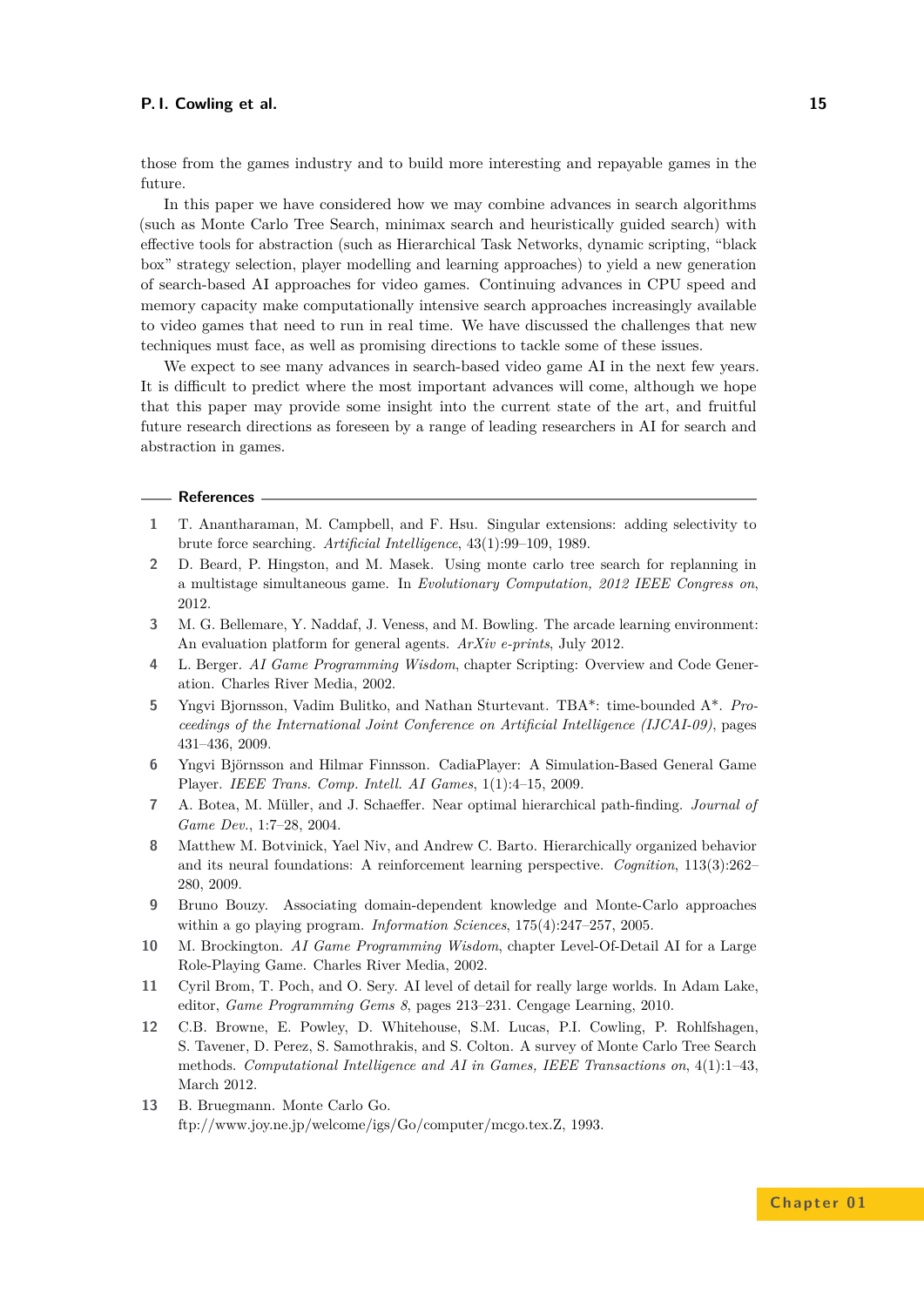- <span id="page-15-13"></span>**14** Sébastien Bubeck, Rémi Munos, Gilles Stoltz, and C. Szepesvari. Online optimization in x-armed bandits. In *Proceedings NIPS*, pages 201–208, 2008.
- <span id="page-15-16"></span>**15** M. Buro and T. Furtak. RTS games and real-time AI research. In *Proceedings of the Behaviour Representation in Modeling and Simulation Conference*, pages 51–58, 2004.
- <span id="page-15-10"></span>**16** Martin V. Butz, Olivier Sigaud, Giovanni Pezzulo, and Gianluca Baldassarre. Anticipations, brains, individual and social behavior: An introduction to anticipatory systems. In Martin V. Butz, Olivier Sigaud, Giovanni Pezzulo, and Gianluca Baldassarre, editors, *Anticipatory Behavior in Adaptive Learning Systems: From Brains to Individual and Social Behavior*, pages 1–18. 2007.
- <span id="page-15-0"></span>**17** M. Campbell, A.J. Hoane, and F-H Hsu. Deep Blue. *Artificial Intelligence*, 134:57–83, 2002.
- <span id="page-15-7"></span>**18** A Champandard, T Verweij, and R Straatman. The AI for Killzone 2's multiplayer bots. In *Proceedings of Game Developers Conference*, 2009.
- <span id="page-15-2"></span>**19** Guillaume Maurice Jean-Bernard Chaslot, Jahn-Takeshi Saito, Bruno Bouzy, Jos W. H. M. Uiterwijk, and H. Jaap van den Herik. Monte-Carlo Strategies for Computer Go. In *Proc. BeNeLux Conf. Artif. Intell.*, pages 83–91, Namur, Belgium, 2006.
- <span id="page-15-1"></span>**20** Remi Coulom. Efficient selectivity and backup operators in monte-carlo tree search. In H. van den Herik, Paolo Ciancarini, and H. Donkers, editors, *Computers and Games*, volume 4630 of *Lecture Notes in Computer Science*, pages 72–83. Springer Berlin / Heidelberg, 2007.
- <span id="page-15-14"></span>**21** Peter I. Cowling, Edward J. Powley, and Daniel Whitehouse. Information Set Monte Carlo Tree Search. *IEEE Trans. Comp. Intell. AI Games*, 4(2), 2012.
- <span id="page-15-6"></span>**22** K. Currie and A. Tate. O-Plan: The open planning architecture. *Artificial Intelligence*, 52(1):49–86, 1991.
- <span id="page-15-9"></span>**23** Douglas Demyen and Michael Buro. Efficient triangulation-based pathfinding. In *Proceedings of the 21st national conference on Artificial intelligence – Volume 1*, AAAI'06, pages 942–947. AAAI Press, 2006.
- <span id="page-15-3"></span>**24** Sylvain Gelly and David Silver. Monte-carlo tree search and rapid action value estimation in computer go. *Artificial Intelligence*, 175(11):1856–1875, 2011.
- <span id="page-15-4"></span>**25** Sylvain Gelly, Yizao Wang, Rémi Munos, and Olivier Teytaud. Modification of UCT with Patterns in Monte-Carlo Go. Research Report RR-6062, INRIA, 2006.
- <span id="page-15-15"></span>**26** Phillip Gowlett. Moving forward with computational red teaming. Technical Report DSTO-GD-0630, Joint Operations Division, Defence Science and Technology Organisation, Department of Defence, Fairbairn Business Park Department of Defence Canberra ACT 2600 Australia, March 2011.
- <span id="page-15-17"></span>**27** Ross Graham, Hugh Mccabe, and Stephen Sheridan. Pathfinding in computer games. *ITB Journal Issue Number*, 8:57–81, 2003.
- <span id="page-15-8"></span>**28** D. Harabor and A. Botea. Hierarchical Path Planning for Multi-Size Agents in Heterogeneous Environments. In *Proceedings of the IEEE Symposium on Computational Intelligence and Games CIG-08*, pages 258–265, Perth, Australia, December 2008.
- <span id="page-15-5"></span>**29** P. Hart, N. Nilsson, and B. Raphael. A formal basis for the heuristic determination of minimum cost paths. *IEEE Transactions on System Sciences and Cybernetics*, SSC-4(2):100– 107, 1968.
- <span id="page-15-11"></span>**30** Masahiko Haruno, Daniel M. Wolpert, and Mitsuo Kawato. Hierarchical mosaic for movement generation. In T. Ono, G. Matsumoto, R.R. Llinas, A. Berthoz, R. Norgren, H. Nishijo, and R. Tamura, editors, *Excepta Medica International Coungress Series*, volume 1250, pages 575–590, Amsterdam, The Netherlands, 2003. Elsevier Science B.V.
- <span id="page-15-12"></span>**31** Chad Hogg, Héctor Muñoz Avila, and Ugur Kuter. Htn-maker: learning htns with minimal additional knowledge engineering required. In *Proceedings of the 23rd National Conference on Artificial intelligence – Volume 2*, AAAI'08, pages 950–956. AAAI Press, 2008.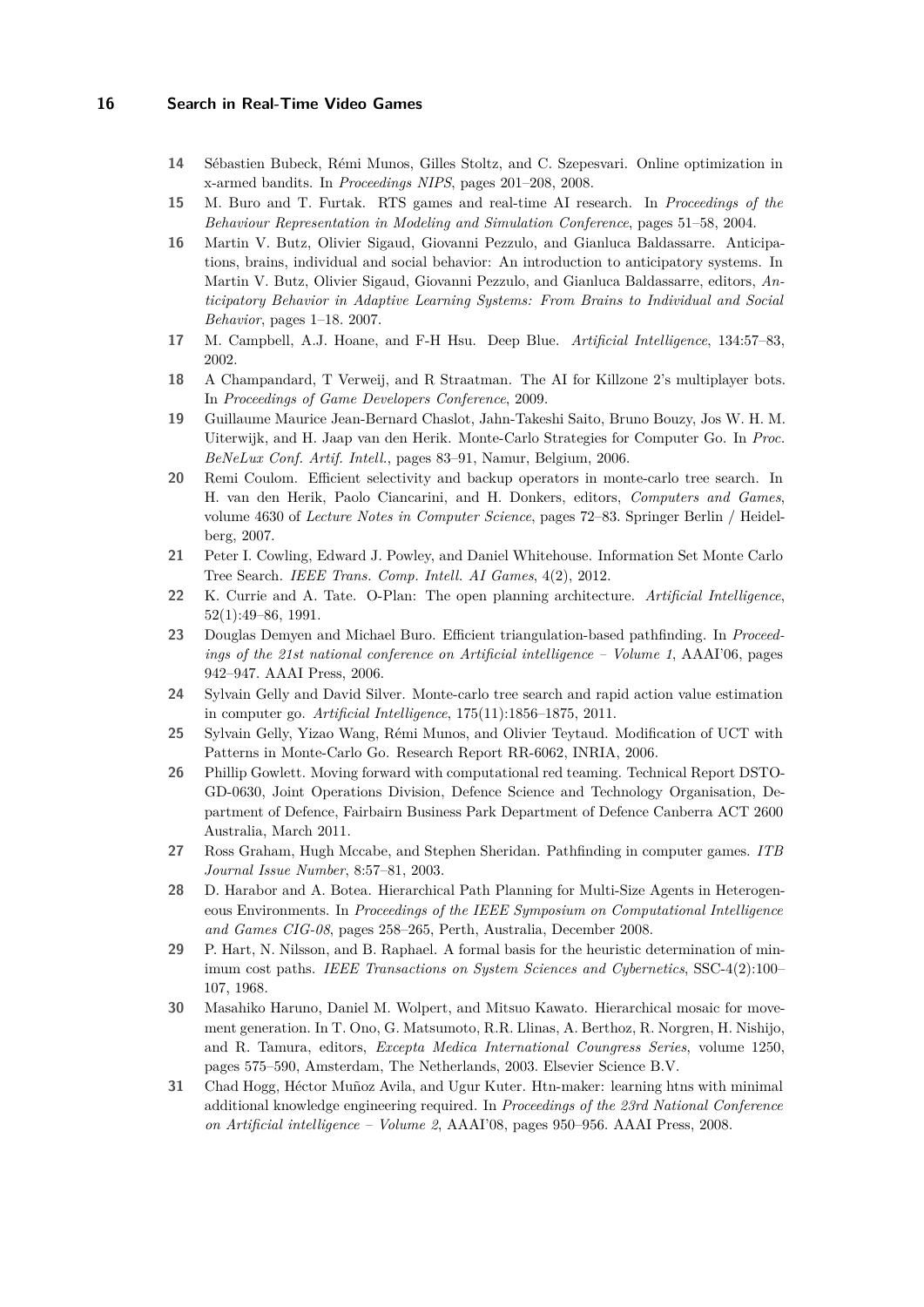- <span id="page-16-9"></span>**32** R. Houlette and D. Fu. *AI Game Programming Wisdom 2*, chapter The Ultimate Guide to FSMs in Games. Charles River Media, 2003.
- <span id="page-16-16"></span>**33** Anders Jonsson and Andrew Barto. Causal graph based decomposition of factored mdps. *Journal of Machine Learning Research*, 7:2259–2301, December 2006.
- <span id="page-16-20"></span>**34** Rudolf Kadlec. Evolution of intelligent agent behaviour in computer games. Master's thesis, Faculty of Mathematics and Physics, Charles University in Prague, 2008.
- <span id="page-16-0"></span>**35** D. Knuth and R. Moore. An analysis of alpha-beta pruning. *Artificial Intelligence*, 6:293– 326, 1975.
- <span id="page-16-2"></span>**36** Levente Kocsis and Csaba Szepesvari. Bandit based monte-carlo planning. In Johannes Furnkranz, Tobias Scheffer, and Myra Spiliopoulou, editors, *Machine Learning: ECML 2006*, volume 4212 of *Lecture Notes in Computer Science*, pages 282–293. Springer Berlin / Heidelberg, 2006.
- <span id="page-16-17"></span>**37** G. Konidaris and A. Barto. Efficient skill learning using abstraction selection. *Proceedings of the 21st International Joint Conference on Artifical Intelligence*, pages 1107–1112, 2009.
- <span id="page-16-3"></span>**38** R. Korf. Depth-first Iterative Deepening: An Optimal Admissible Tree Search. *Artificial Intelligence*, 97:97–109, 1985.
- <span id="page-16-1"></span>**39** R. Korf. Depth-first Iterative Deepening: an Optimal Admissible Tree Search. *Artificial Intelligence*, 27:97–109, 1985.
- <span id="page-16-5"></span>**40** Richard Korf. Multi-player alpha-beta pruning. *Artificial Intelligence*, 49(1):99–111, 1991.
- <span id="page-16-10"></span>**41** Ugur Kuter and Dana S. Nau. Forward-chaining planning in nondeterministic domains. In *National Conference on Artificial Intelligence (AAAI)*, pages 513–518, July 2004.
- <span id="page-16-12"></span>**42** Ugur Kuter and Dana S. Nau. Using domain-configurable search control for probabilistic planning. In *National Conference on Artificial Intelligence (AAAI)*, pages 1169–1174, July 2005.
- <span id="page-16-11"></span>**43** Ugur Kuter, Dana S. Nau, Marco Pistore, and Paolo Traverso. Task decomposition on abstract states, for planning under nondeterminism. *Artifical Intelligence*, 173:669–695, 2009.
- <span id="page-16-8"></span>**44** H. Hoangand S. Lee-Urban and H. Munoz-Avila. Hierarchical plan representations for encoding strategic game ai. In *Proceedings of Artificial Intelligence and Interactive Digital Entertainment Conference (AIIDE-05)*, 2005.
- <span id="page-16-18"></span>**45** S.J. Louis and C. Miles. Playing to learn: case-injected genetic algorithms for learning to play computer games. *Evolutionary Computation, IEEE Transactions on*, 9(6):669 – 681, dec. 2005.
- <span id="page-16-21"></span>**46** S.M. Lucas and G. Kendall. Evolutionary computation and games. *Computational Intelligence Magazine, IEEE*, 1(1):10–18, Feb. 2006.
- <span id="page-16-4"></span>**47** C. Luckhardt and K.B. Irani. An algorithmic solution for n-person games. In *5th national Conference on Artificial Intelligence (AAAI)*, volume 1, pages 158–162, 1986.
- <span id="page-16-14"></span>**48** C. Mansley, A. Weinstein, and M. Littman. Sample-based planning for continuous action markov decision processes. In *Proceedings ICAPS*, 2011.
- <span id="page-16-19"></span>**49** C. Miles and S.J. Louis. Towards the co-evolution of influence map tree based strategy game players. In *Computational Intelligence and Games, 2006 IEEE Symposium on*, pages 75–82, May 2006.
- <span id="page-16-15"></span>**50** Roger B. Myerson. *Game Theory: Analysis of Conflict*. Harvard University Press, 1997.
- <span id="page-16-7"></span>**51** Dana S. Nau, Tsz-Chiu Au, Okhtay Ilghami, Ugur Kuter, J. William Murdock, Dan Wu, and Fusun Yaman. SHOP2: An HTN planning system. *Journal of Artificial Intelligence Research (JAIR)*, 20:379–404, December 2003.
- <span id="page-16-13"></span>**52** Dana S. Nau, S. Smith, and T. Throop. The Bridge Baron: A big win for AI planning. In *European Conference on Planning (ECP)*, September 1997.
- <span id="page-16-6"></span>**53** Pim Nijssen and Mark Winands. Enhancements for multi-player monte-carlo tree search. In *ACG13 Conference*, Tilburg, 2011.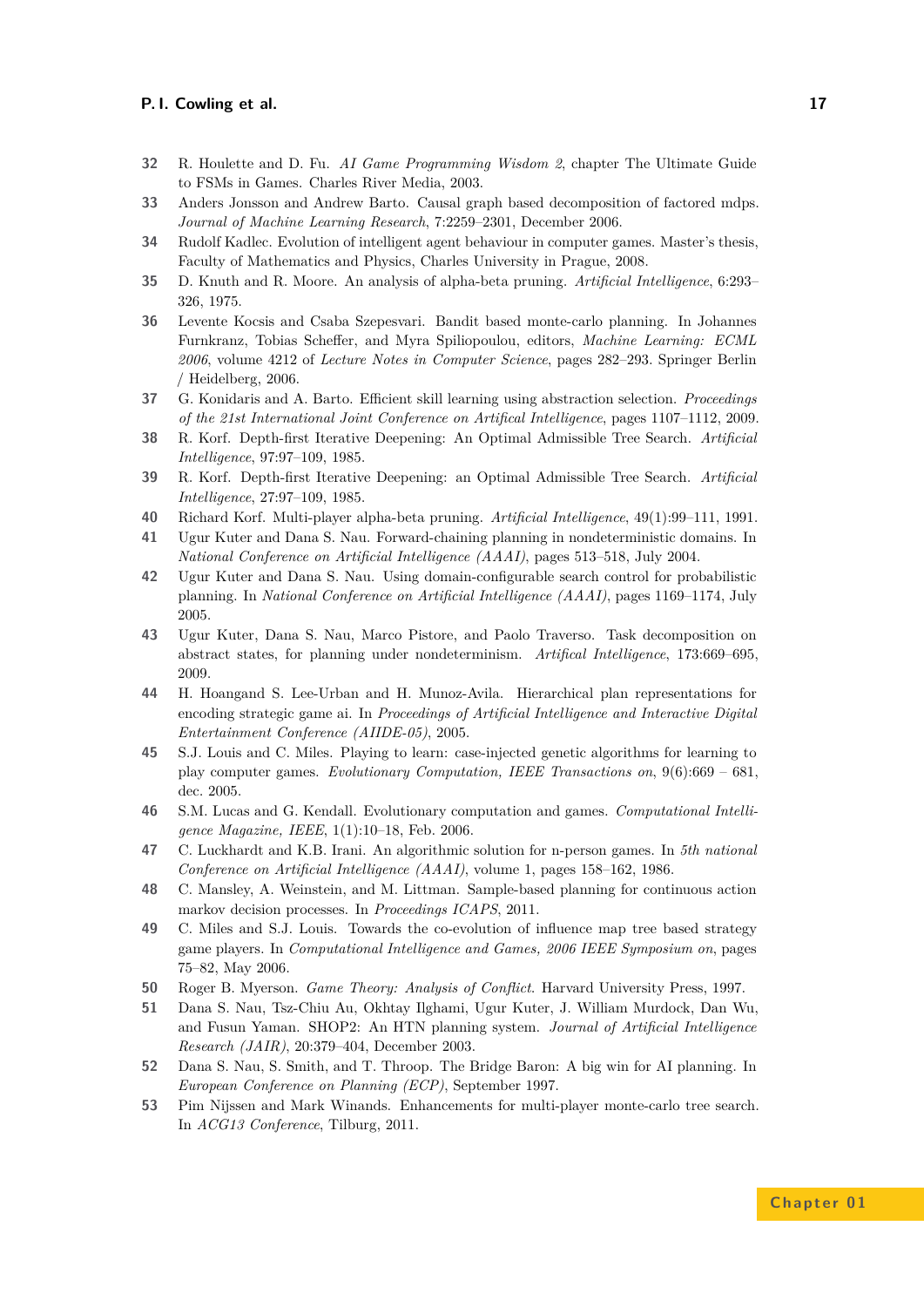- <span id="page-17-7"></span>**54** Martin J. Osborne. *An Introduction to Game Theory*. Oxford, 2004.
- <span id="page-17-4"></span>**55** J. Pearl. Asymptotic properties of minimax trees and game-searching procedures. *Artificial Intelligence*, 14:113–138, 1980.
- <span id="page-17-3"></span>**56** A. Plaat, J. Schaeffer, W. Pils, and A. de Bruin. Best-first fixed depth minimax algorithms. *Artificial Intelligence*, 87:255–293, November 1996.
- <span id="page-17-16"></span>**57** Tomaso Poggio and Emilio Bizzi. Generalization in vision and motor control. *Nature*, 431:768–774, 2004.
- <span id="page-17-6"></span>**58** I. Pohl. Heuristic Search Viewed as Path Finding in a Graph. *Artificial Intelligence*, 1(3):193–204, 1970.
- <span id="page-17-14"></span>**59** F. Poiker. *AI Game Programming Wisdom*, chapter Creating Scripting Languages for Non-Programmers. Charles River Media, 2002.
- <span id="page-17-12"></span>**60** Edward J Powley, Daniel Whitehouse, Graduate Student Member, and Peter I Cowling. Monte Carlo Tree Search with macro-actions and heuristic route planning for the Physical Travelling Salesman Problem. In *Proc. IEEE CIG, submitted*, 2012.
- <span id="page-17-17"></span>**61** Franisek Sailer, Michael Buro, and Marc Lanctot. Adversarial planning through strategy simulation. In *Proceedings of the Symposium on Computational Intelligence and Games (CIG)*, pages 80–87, 2007.
- <span id="page-17-5"></span>**62** J. Schaeffer. The history heuristic and Alpha-Beta Search Enhancements in Practice. *IEEE Transcations on Pattern Analysis and Machine Intelligence*, 11(11):1203–1212, November 1989.
- <span id="page-17-1"></span>**63** Jonathan Schaeffer, Yngvi Björnsson Neil Burch, Akihiro Kishimoto, Martin Müller, Rob Lake, Paul Lu, and Steve Sutphen. Checkers is solved. *Science*, 317(5844):1518–1522, 2007. Work named by Science Magazine as one of the 10 most important scientific achievements of 2007.
- <span id="page-17-13"></span>**64** B. Scott. *AI Game Programming Wisdom*, chapter Architecting an RTS AI. Charles River Media, 2002.
- <span id="page-17-0"></span>**65** C.E. Shannon. Programming a computer to play Chess. *Philosoph. Magazine*, 41:256–275, 1950.
- <span id="page-17-19"></span>**66** Özgür Simsek and Andrew G. Barto. Using relative novelty to identify useful temporal abstractions in reinforcement learning. In *Proc. ICML-2004*, pages 751–758, 2004.
- <span id="page-17-20"></span>**67** Moshe Sipper. *Evolved to Win*. Lulu, 2011. Available at <http://www.lulu.com/>.
- <span id="page-17-2"></span>**68** D.J. Slate and L.R. Atkin. Chess 4.5 – the northwestern university chess program. In P. Frey, editor, *Chess Skill in Man and Machine*, pages 82–118. Springer-Verlag, 1977.
- <span id="page-17-18"></span>**69** Megan Smith, Stephen Lee-Urban, and Hector Muñoz-Avila. Retaliate: Learning winning policies in first-person shooter games. In *AAAI*, 2007.
- <span id="page-17-11"></span>**70** Stephen J. J. Smith, Dana S. Nau, and Thomas Throop. Computer bridge: A big win for AI planning. *AI Magazine*, 19(2):93–105, 1998.
- <span id="page-17-15"></span>**71** P. Spronck. *AI Game Programming Wisdom 3*, chapter Dynamic Scripting. Charles River Media, 2006.
- <span id="page-17-21"></span>**72** K.O. Stanley, B.D. Bryant, and R. Miikkulainen. Real-time neuroevolution in the nero video game. *Evolutionary Computation, IEEE Transactions on*, 9(6):653–668, Dec. 2005.
- <span id="page-17-10"></span>**73** Nathan Sturtevant. An analysis of uct in multi-player games. *International Computer Games Association*, 31(4):195–208, December 2011.
- <span id="page-17-9"></span>**74** Nathan Sturtevant and Richard Korf. On pruning techniques for multi-player games. In *7th National Conference on Artificial Intelligence (AAAI)*, pages 201–207. MIT Press, 2000.
- <span id="page-17-8"></span>**75** Nathan Sturtevant, Martin Zinkevich, and Michael Bowling. Prob-max-n: Playing n-player games with opponent models. In *National Conference on Artificial Intelligence (AAAI)*, 2006.